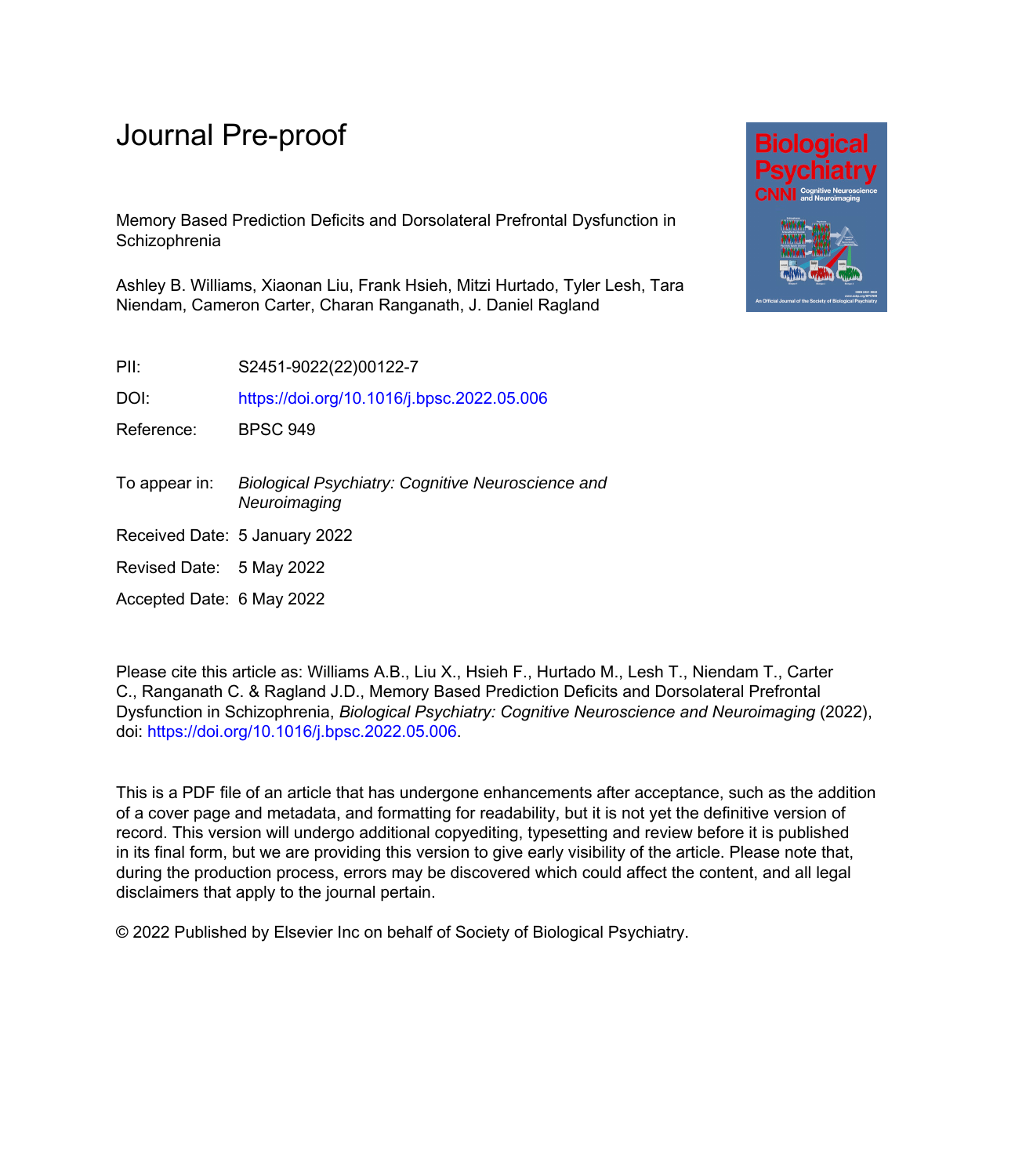# **Memory Based Prediction Deficits and Dorsolateral Prefrontal Dysfunction in**

# **Schizophrenia**

Ashley B. Williams1, Xiaonan Liu1,2, Frank Hsieh3,4, Mitzi Hurtado5, Tyler Lesh5, Tara Niendam5,

Cameron Carter2,5, Charan Ranganath1,2, J. Daniel Ragland5

1Center for Neuroscience, University of California at Davis, Davis, CA, USA 2Department of Psychology, University of California at Davis, Davis, CA, USA 3Department of Psychology, University of California at Berkeley, Berkeley, CA, USA 4Helen Wills Neuroscience Institute, University of California at Berkeley, Berkeley, CA, USA 5Department of Psychiatry and Behavioral Sciences, University of California at Davis, Davis, CA, USA Experience University of California at Berkeley, Berkeley<br>Chology, University of California at Berkeley, Berkeley<br>science Institute, University of California at Berkeley, Berkeley<br>chiatry and Behavioral Sciences, Universit

## **Corresponding author:**

J. Daniel Ragland, Ph.D.

UC Davis Imaging Research Center

4701 X Street, Suite E

Sacramento, CA 95817

Phone: (916) 734-5802

email: jdragland@ucdavis.edu

**Running Title:** Memory Based Predictions in Schizophrenia

**Keywords:** Schizophrenia, Episodic Memory, Hippocampus, Prefrontal Cortex, Relational Memory, Prediction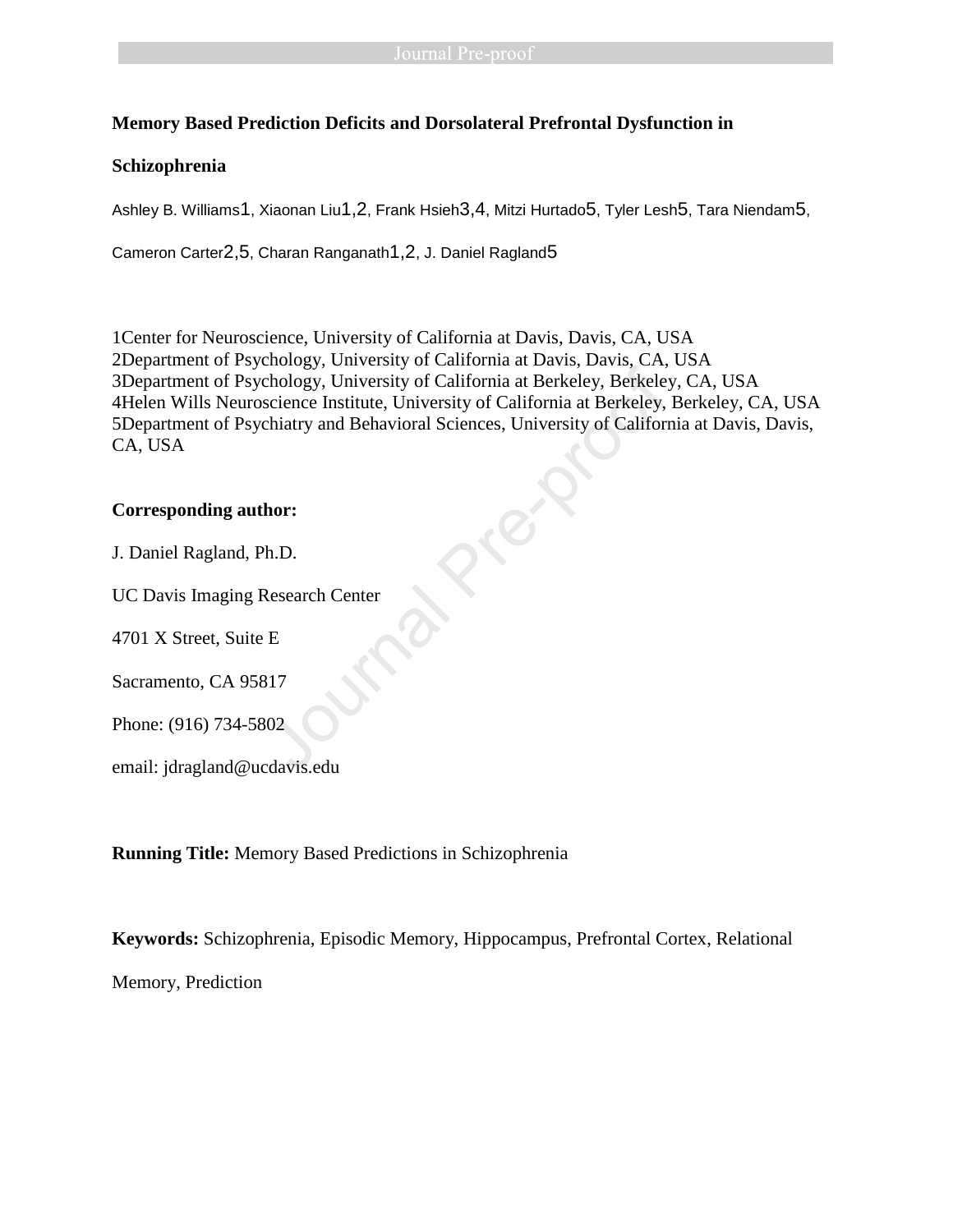#### **ABSTRACT**

**Background:** Theories suggest that people with schizophrenia (SZ) have problems generating predictions based on past experiences. The dorsolateral prefrontal cortex (DLPFC) and hippocampus participate in memory-based prediction. We used functional magnetic resonance imaging to investigate DLPFC and hippocampal function in healthy controls (HC) and people with SZ during memory-based prediction.

**Methods:** Prior to scanning, HC ( $N=54$ ) and SZ ( $N=31$ ) learned 5-object sequences presented in fixed or random orders on each repetition. During scanning, participants made semantic decisions (e.g., "Can this object fit in a shoebox?") on a continuous stream of objects from fixed and random sequences. Sequence prediction was demonstrated by faster semantic decisions for objects in fixed vs random sequences because memory could be used to anticipate and more efficiently process semantic information about upcoming objects in fixed sequences. Representational similarity analyses (RSA) were used to determine how each sequence type was represented in posterior hippocampus and DLPFC. ior to scanning, HC (N=54) and SZ (N=31) learned 5-<br>
r random orders on each repetition. During scanning, p<br>
e.g., "Can this object fit in a shoebox?") on a continuo<br>
om sequences. Sequence prediction was demonstrated<br>
in

**Results:** Sequence predictions were reduced in SZ relative to HC. RSA revealed stronger memory-based predictions in the DLPFC of HC than SZ, and DLPFC representations correlated with more successful predictions in HC only. For the posterior hippocampus, voxel pattern similarity was increased for fixed versus random sequences in HC only, but no significant between-group differences or correlations with prediction success were observed.

**Conclusions:** Individuals with SZ are capable of learning temporal sequences; however, they are impaired using memory to predict upcoming events as efficiently as HC. This deficit appears related to disrupted neural representation of sequence information in the DLPFC.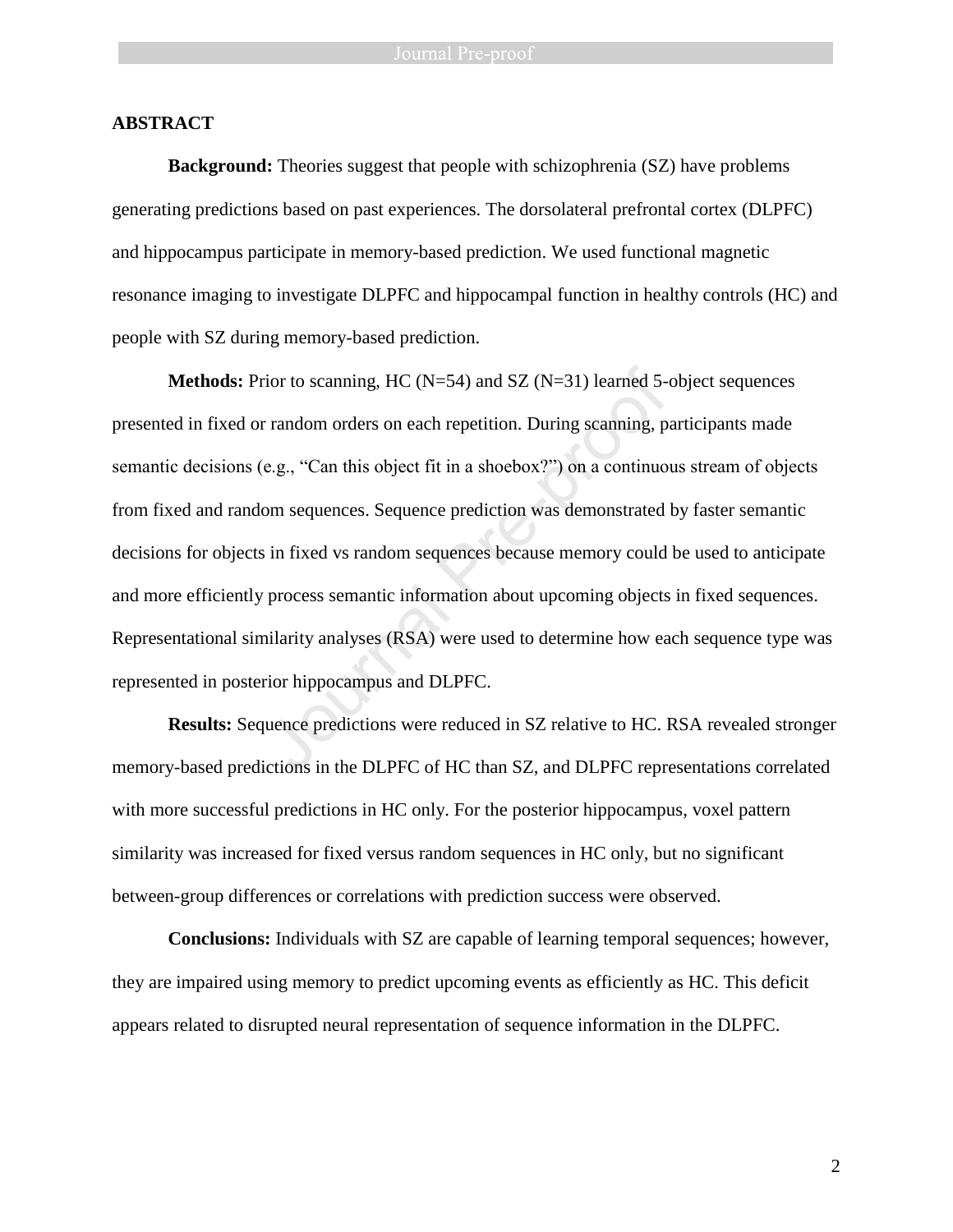#### **INTRODUCTION**

As we recollect past events ("episodic memory"), we can unfold an entire sequence of experiences happening at a particular place and time. Neuroscience highlighted the fact that this ability to encode and recall sequences of events serves several purposes beyond retrieval of past events. Past information is often useful for generating predictions helping us navigate an uncertain world. For instance, imagine watching a basketball game the first time. When a player shoots gets a basket, the score for that player's team goes up. Therefore, the next time a player shoots the ball into the basket, prior knowledge allows us to predict that the score will increase. Humans can be remarkably effective learning about arbitrary sequences of stimuli (1), and information about learned sequences can help us anticipate and efficiently process information even when explicit episodic memory retrieval is not required (2,3). the score for that player's team goes up. Therefore, th<br>he basket, prior knowledge allows us to predict that the<br>arkably effective learning about arbitrary sequences of<br>arned sequences can help us anticipate and efficientl

Episodic memory is impaired in people with schizophrenia (SZ). Although SZ affects a range of cognitive abilities, episodic memory is disproportionately impaired, and severity of memory deficits predicts patients' ability to work and live independently (4). A key finding is that people with SZ can sometimes perform well at recognizing familiar objects or events but are especially impaired at remembering relationships between objects and the context in which they were encountered (5,6,7,8,9). Results from functional magnetic resonance imaging (fMRI) studies suggest two possible explanations for these deficits. In one view, dysfunction might reflect impaired functioning of the hippocampus, which normally supports the ability to bind item and context information in a manner that can support episodic memory (2,10). Another explanation, that is not mutually exclusive (11), is that prefrontal dysfunction affects control processes that enable one to use learned information to make complex attributions about the context in which events take place (12,13).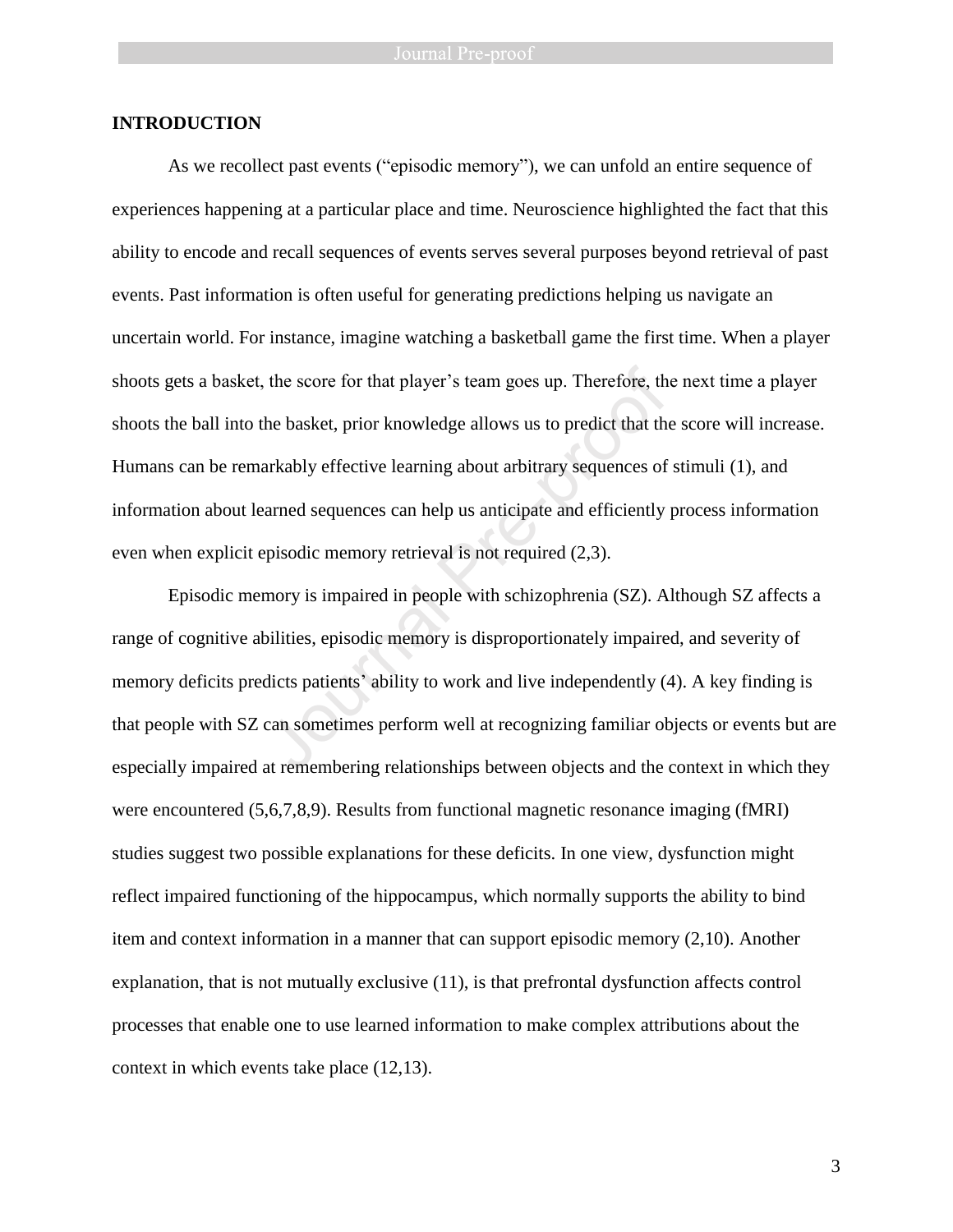Whereas studies of memory emphasize memory for past events, other work has focused on the idea that people with SZ might be impaired generating precise predictions about the future (14,15). Bayesian models propose that, in the healthy brain, higher-order brain areas generate predictions about upcoming sensory information and experience prediction errors encouraging belief updating and better future predictions (14,16,17,18). In this framework, people with SZ generate aberrant prediction errors impairing their learning about the statistical structure of the world. Prediction error research in SZ has informed a broad range of paradigms, including mismatch negativity (19), examination of hallucinations (20), and studies of reinforcement learning - demonstrating impaired learning (21) and dysfunction in dorsal and ventromedial prefrontal cortex and striatum (22,23).

At present, it is not clear whether people with SZ show more global deficits in the ability to predict future events based on learned memory representations. Although studies have shown deficits in explicit memory for temporal or sequential relationships, these deficits might reflect an inability to make complex memory attributions, rather than a prediction deficit per se. Accordingly, in the present study, we investigated the extent to which people with schizophrenia are able to utilize memory of learned sequences to successfully predict future events. ror research in SZ has informed a broad range of parad (19), examination of hallucinations (20), and studies c<br>ting impaired learning (21) and dysfunction in dorsal a<br>d striatum (22,23).<br>is not clear whether people with SZ

We adapted a paradigm from a recent study of healthy undergraduates which scanned participants while making semantic decisions about sequences of objects (24). In some sequences, object order was *fixed*, such that seeing the first object could enable generation of precise predictions about the remaining objects in the sequence. In other sequences, object order was changed on every repetition *(i.e., random*), allowing participants to become highly familiar with the objects, but unable to make accurate predictions. With this paradigm, healthy individuals had faster reaction times (RTs) when making semantic decisions about objects in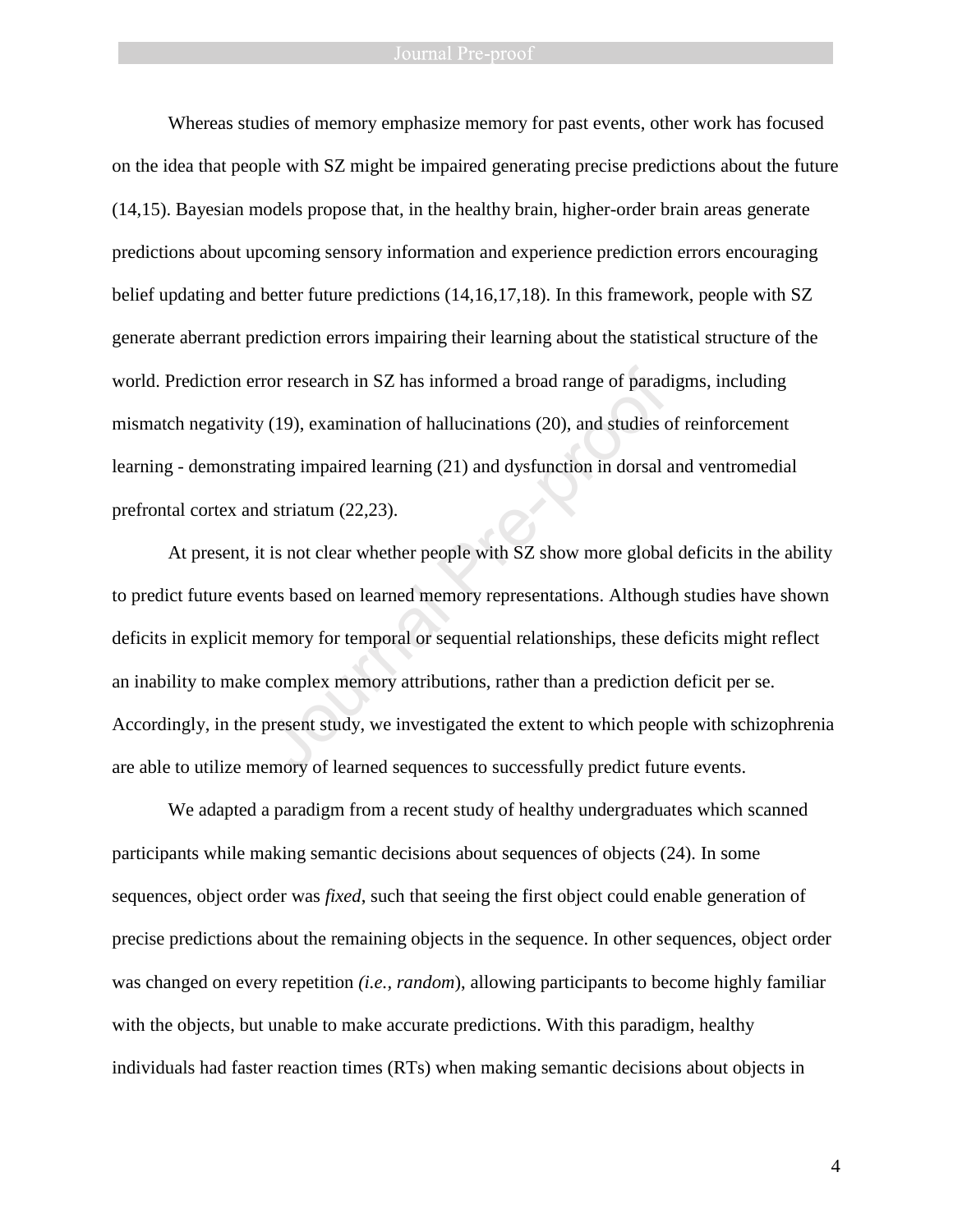fixed versus random sequences. Thus, after a sequence was learned, people used that sequence memory to facilitate response preparation by predicting upcoming objects during fixed sequences, resulting in faster semantic decisions.

Previously (3), we used electroencephalography (EEG) to examine sequence learning and found that both HC and SZ reached criterion for sequence learning and utilized sequence memory to predict future objects and make faster semantic decisions for objects in fixed versus random sequences. This RT facilitation is referred to as the "sequence prediction effect". Although people with SZ also reached criterion during sequence learning, their learning was less efficient and accompanied by decreased alpha and beta1 power prior to stimulus onset for fixed versus random sequences (3). Interestingly, these frequency bands have also been found to mediate prediction feedback (14). This RT facilitation is referred to as the "sequence pred<br>th SZ also reached criterion during sequence learning, to<br>panied by decreased alpha and beta1 power prior to stin<br>ences (3). Interestingly, these frequency bands ha

Here, we report the second part of this study, in which fMRI was used to identify brain regions that might underlie hypothesized deficits in sequence-based prediction in SZ (see Fig. 1). Based on previous work, we focused on two regions of interest (ROI): dorsolateral prefrontal cortex (DLPFC) - identified as dysfunctional during relational memory in fMRI studies of SZ (25), and right posterior hippocampus - identified as a key region mediating sequence representation in our previous sequence memory study (24). Using representational similarity analysis (RSA), we examined the extent to which activity patterns in these regions carry position information for objects in learned sequences, and whether the fidelity of these representations could identify individual differences in sequence-based item prediction for fixed versus random sequences. We hypothesized that neural sequence representations in DLPFC and posterior hippocampus are disrupted in people with SZ, resulting in attenuated sequence prediction effects.

## **METHODS AND MATERIALS**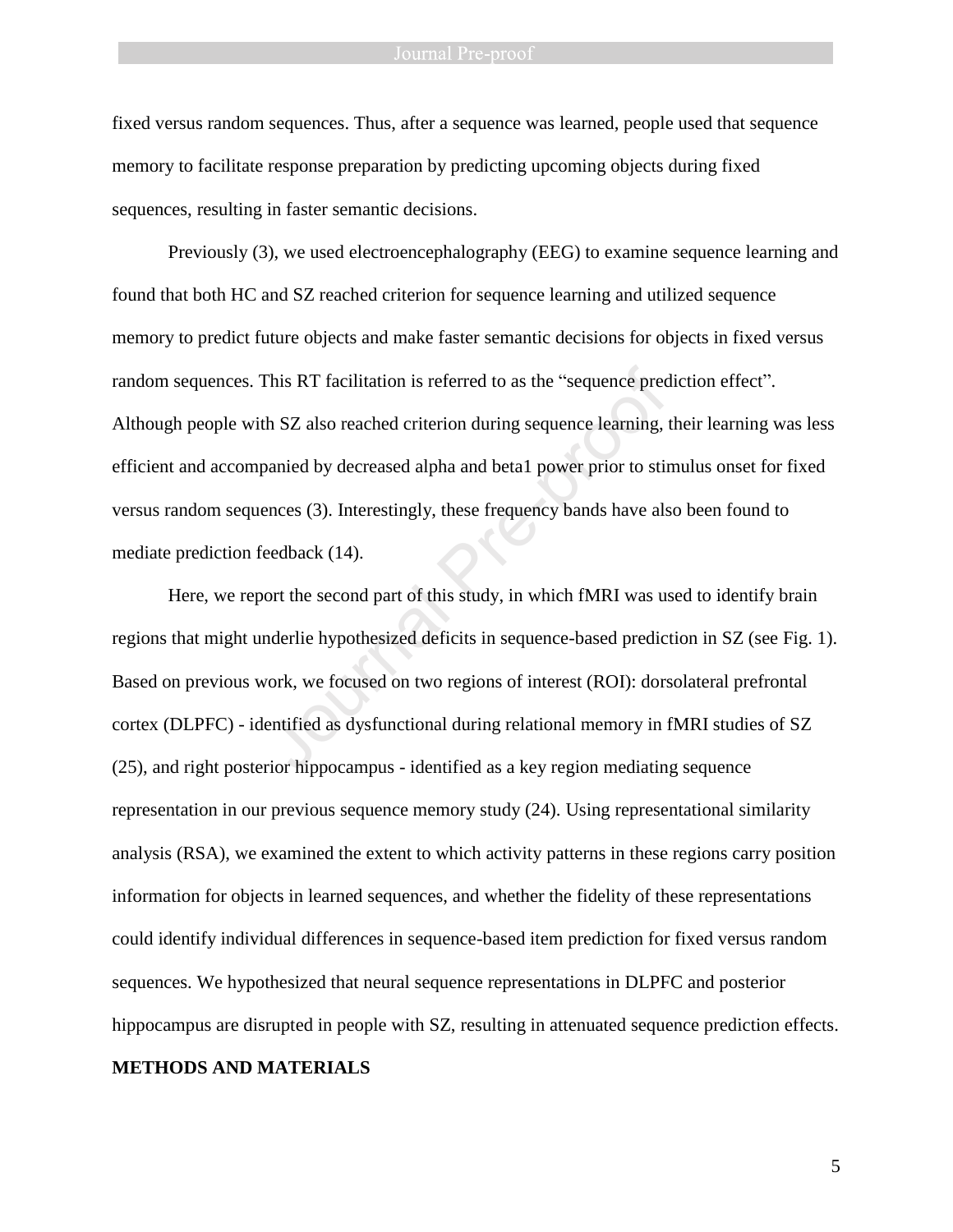#### **Participants**

As previously (3), forty-four individuals (7 unmedicated) with SZ were recruited from the UC Davis Early Psychosis Programs (EDAPT and SacEDAPT). Sixty-six HC responded to paid advertisements through the UC Davis Imaging Research Center (IRC). Clinical assessments were conducted to confirm SZ diagnosis and symptom severity. Clinicians with master's or doctoral level training confirmed diagnosis using the Structured Clinical Interview for DSM-V (SCID-V). Symptoms were assessed using the Brief Psychiatric Rating Scale (BPRS), Scale for the Assessment of Negative Symptoms (SANS), and Scale for the Assessment of Positive Symptoms (SAPS). Exclusion criteria included: substance abuse in past year, implants that may interfere with MRI scanning (e.g. ferromagnetic implants), neurological defects, loss of consciousness after head trauma, low IQ (i.e., <70), or less than 20/30 vision when corrected. Four participants were excluded for miscellaneous reasons including; a change in diagnosis (1 HC, 1 SZ), an incidental finding (1 SZ), and refusal to enter the scanner due to anxiety (1 SZ). Eleven participants (7 HC, 4 SZ) were excluded due to operator error which caused a misalignment of task onset and scanner onset. An additional 6 participants (2 HC, 4 SZ) were excluded due to poor quality behavioral data (greater than 30% non-responses), and 4 were excluded (2 HC, 2 SZ) for low quality structural/functional scans (signal dropout or excess motion greater than 1 voxel). Following exclusions, data are presented on a final sample of 85 participants (54 HC and 31 SZ). As seen in Table 1, groups were matched on age, gender and parental education, but the SZ sample had lower participant education as illness often interrupts educational attainment. Included in the table are CPZ equivalents for medicated SZ participants. The current study was approved through the University of California, Davis, Institutional Review board and participants provided informed consent prior to study. ns were assessed using the Brief Psychiatric Rating Scale<br>
Egative Symptoms (SANS), and Scale for the Assessm<br>
Exclusion criteria included: substance abuse in past ye<br>
canning (e.g. ferromagnetic implants), neurological de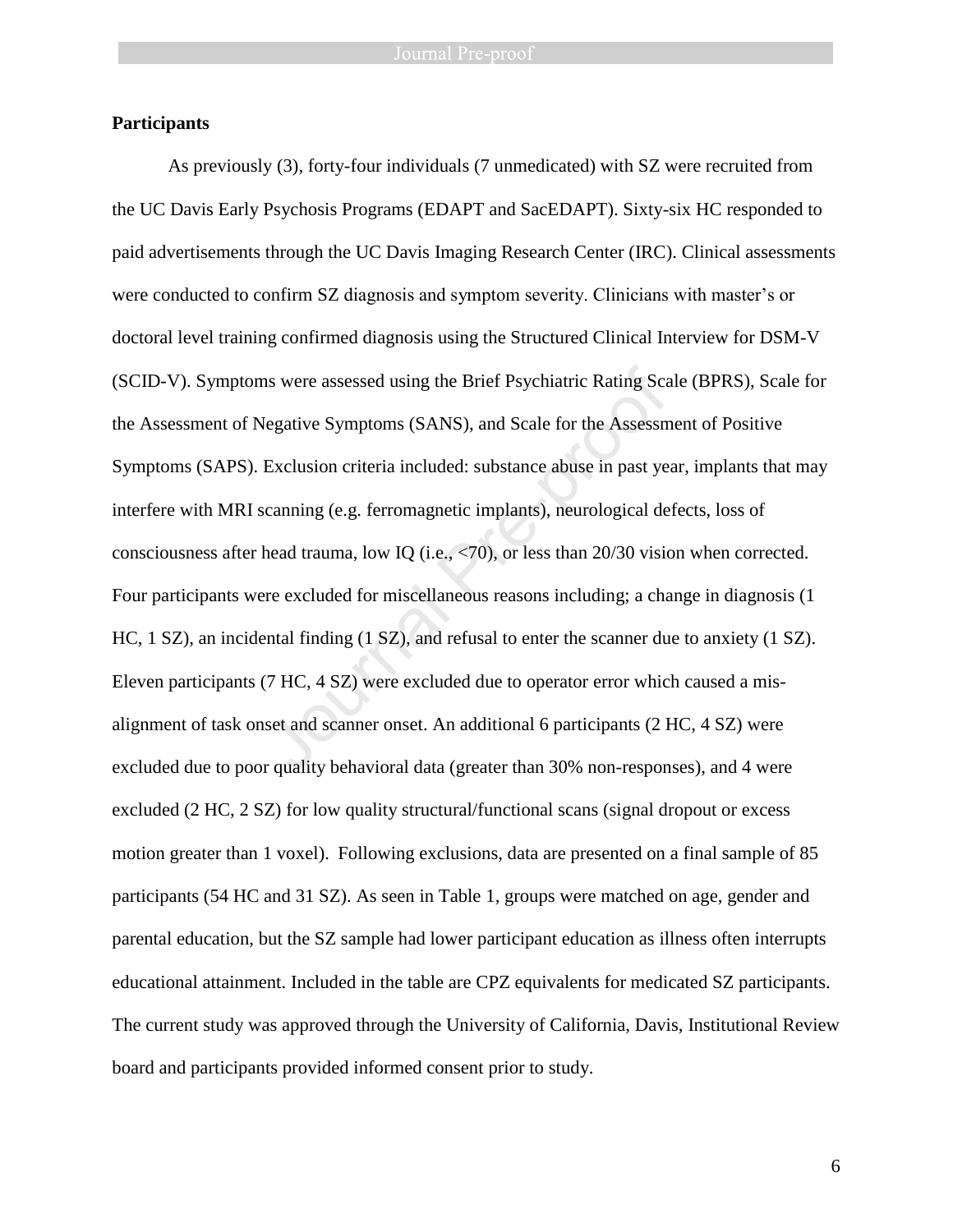## **Procedure and Design**

## *Encoding Phase*

Participants learned five sequences (see 24), during EEG (3) prior to entering the MRI scanner. Encoding conditions are illustrated in Figure 1, and details are provided in Zheng et al. (3).

#### *Sequence Retrieval Task*

Immediately following encoding, participants were positioned in the MRI scanner. During sequence retrieval, participants viewed previously encoded sequences (two fixed, two random, and one novel) for three repetitions per run across four runs. Sequence order was randomized and objects appeared in a continuous stream, with no delays between sequences. Each object in each sequence was presented for 1000ms. Before each run, a semantic question was provided, which participants answered for each object. Questions were: 1) Can this object fit in a shoebox? 2) Can you easily lift this object with one hand? 3) Is the presented object living? or 4) Does this object contain visible metal? Semantic questions were asked to maintain attention and gauge RT differences both within and between sequences to index sequence prediction success. following encoding, participants were positioned in th<br>rieval, participants viewed previously encoded sequence<br>wel) for three repetitions per run across four runs. Sequence<br>sequence was presented for 1000ms. Before each ru

#### **MRI Acquisition**

Imaging was conducted at the University of California, Davis, Imaging Research Center (IRC) on a 3T Siemens Trio Total imaging matrix (Tim) MRI system with a 32-channel headcoil. Structural images were acquired using T1-weighted magnetization-prepared rapid acquisition gradient echo (MPRAGE) pulse sequence (208 slices, sagittal; voxel size =  $1.0$ mm<sup>3</sup>;  $TR = 2000 \text{ms}$ ;  $TE = 2.98 \text{ms}$ ;  $flip$  angle  $= 8^\circ$ ;  $FoV = 256 \text{mm}$ ). Functional images were acquired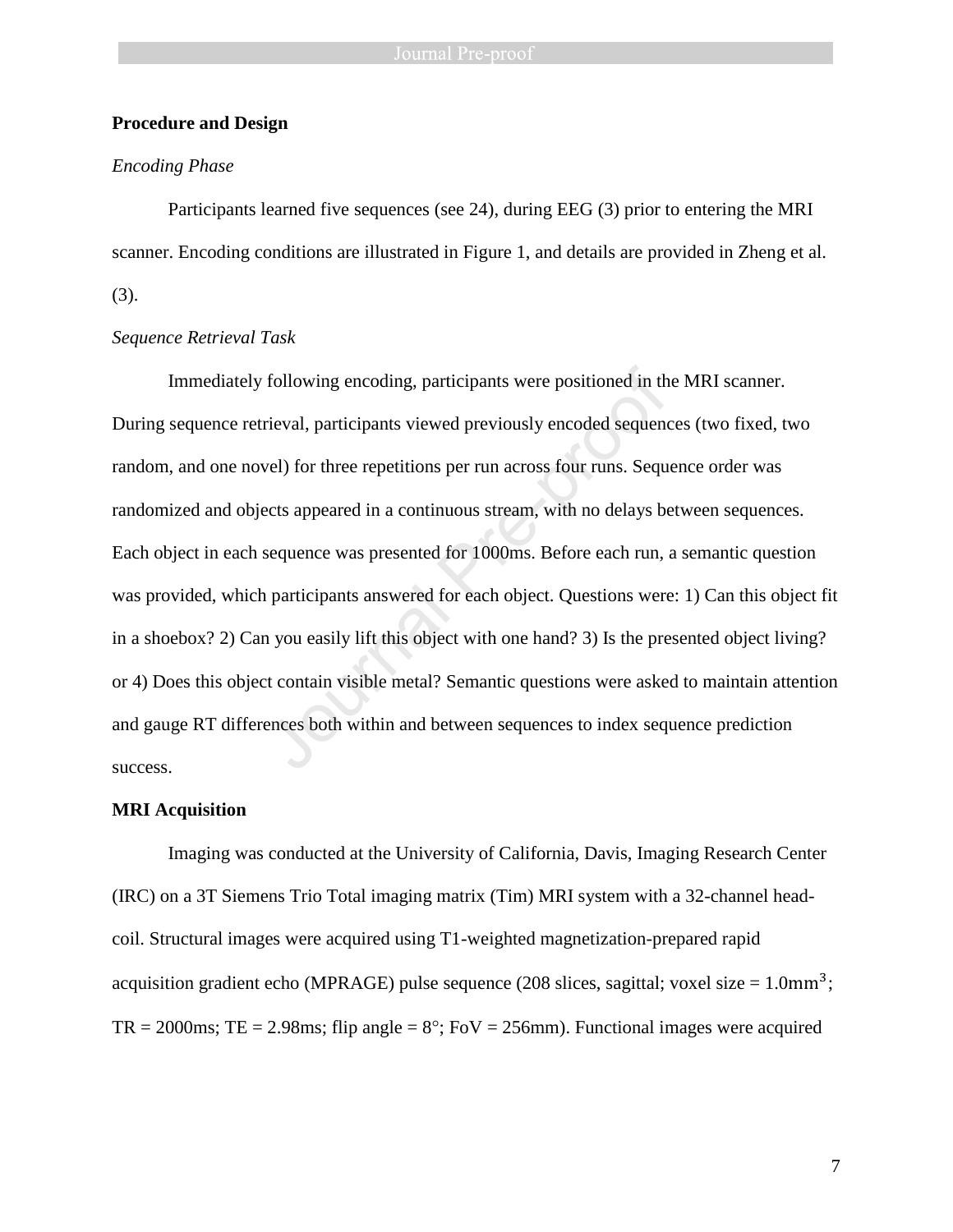with an echo planar imaging (EPI) sequence (235 time points; voxel size =  $3.4$ mm<sup>3</sup>; TR = 2000ms; TE =  $25$ ms; FoV =  $218$ mm; 34 slices, interleaved).

#### **Data Processing and Analysis**

#### *Behavioral Data*

Sequence prediction effects were calculated by averaging RT across objects 2-5 for fixed and random sequences and calculating differences in RT between sequence types (fixed – random). Repeated-measures analysis of variance (ANOVA) identified main effects of group (HC vs. SZ), sequence type (fixed vs. random) or higher order interactions for averaged RT values. Pearson Product moment correlations examined associations between symptom severity (total scores on the BRPS, SANS, and SAPS) and sequence prediction effects. Significance levels were set at p<0.05 for all analyses. measures analysis of variance (ANOVA) identified ma<br>ce type (fixed vs. random) or higher order interactions<br>duct moment correlations examined associations betwe<br>BRPS, SANS, and SAPS) and sequence prediction effe<br>0.05 for a

#### *fMRI Data Preprocessing*

Preprocessing of fMRI data was modeled after Hsieh et al (2). Preprocessing was accomplished using fMRI Expert Analysis Tool (FSL version 5.0.9). To strip the skull and remove any non-brain tissue, the Brain Extraction Tool (BET) extracted brain volumes. All functional images were slice-time corrected and high-pass filtered with a 0.01 Hz cut-off. MCFLIRT was used for motion correction and functional images were co-registered with each individual's MPRAGE using FLIRT. Resulting transformation matrices were used to transform ROIs into native-space for each participant.

#### *Regions of Interest*

*A priori* regions of interest (ROIs) were bilateral DLPFC and bilateral hippocampus. Hippocampal ROIs utilized probabilistic maps based upon an average of 55 hand-traced T1 images using methods validated by Ritchey and colleagues (10). Hippocampal ROIs included the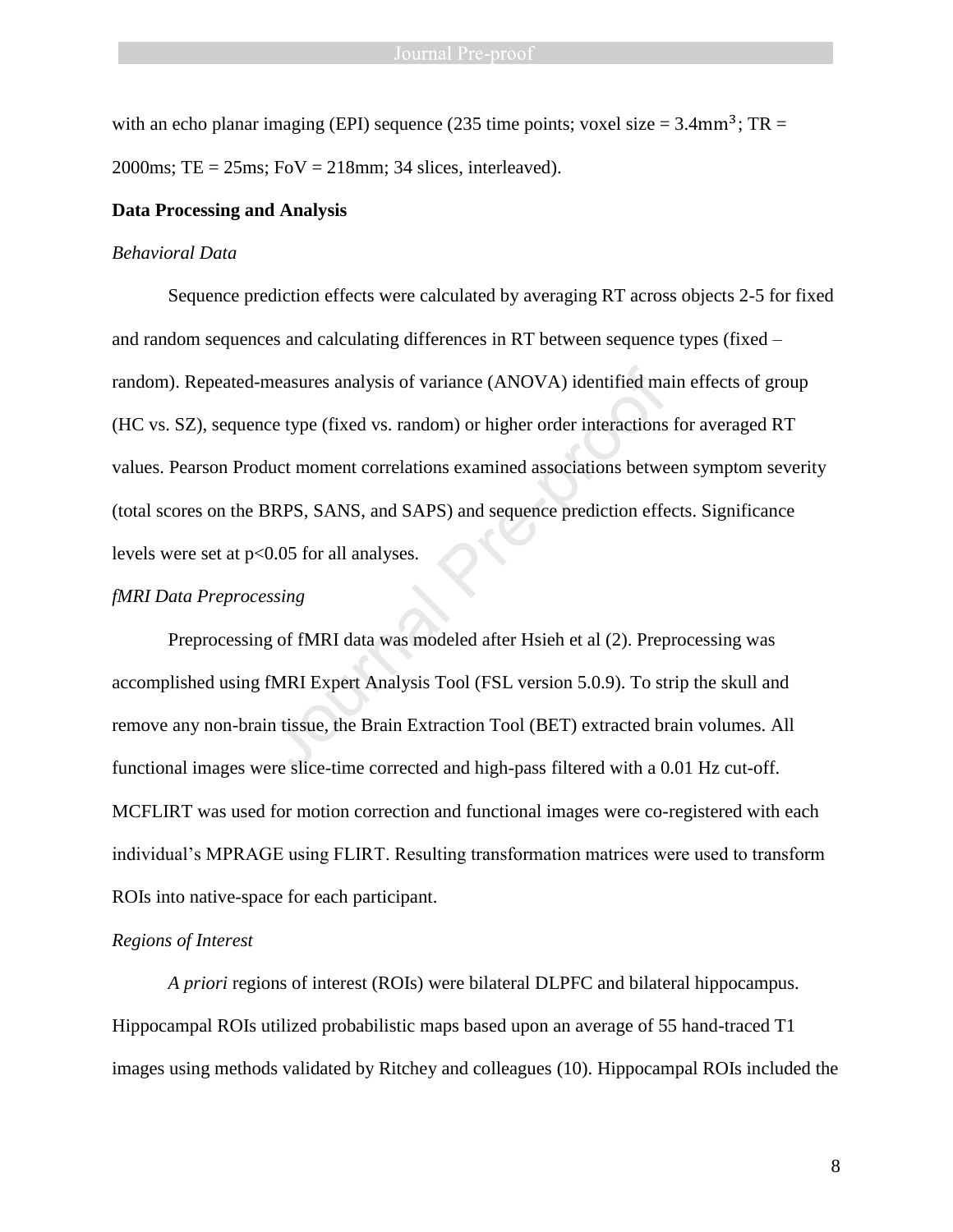full body, and sub-regions for head, body and tail based on anatomical landmarks (10). The DLPFC ROI (36 voxels) utilized a probabilistic mask including Brodmann areas 9 and 46 based upon Talairach coordinates functionally defined by MacDonald and colleagues (26). After placing ROIs in standard space, they were transformed into native space prior to statistical analysis as described above.

We also performed an exploratory searchlight whole brain RSA analysis using 400 parcellations acquired from Schaefer and colleagues (27). As previously, parcellations were transformed into native space prior to statistical analyses (FWE corrected at  $p<0.05$ ).

## *Representational Similarity Analysis*

RSA is a multivariate approach correlating patterns of voxel activation across objects that share a similar feature of interest to determine if brain regions are sensitive to that feature (28,29). For example, imagine an area of the brain encoding representations of dogs. Patterns of activation in that area for one dog will be similar to patterns of activation for another dog. In contrast, patterns of activation for a cat in that area might show shared activation across some voxels because of some shared features (e.g. four legs, domestic animal, etc.), but the overall pattern of activation for the cat will be more dissimilar than either of the dog representations, confirming that the area is most sensitive to processing dog-related representations. For the current study, we utilized RSA to understand how DLPFC and posterior hippocampus represented fixed versus random sequences. Exercise and colleagues (27). As previously, p<br>ive space prior to statistical analyses (FWE corrected a<br>milarity Analysis<br>ltivariate approach correlating patterns of voxel activat<br>re of interest to determine if brain regio

To do this, we first assessed patterns of activity across voxels within DLPFC and posterior hippocampus during single trials using parameter estimates (i.e. beta weights) for each object, estimated through the Least-Square2 (LS2) method (30). A general linear model (GLM) computed beta weight estimates for each object. For each functional run, there were 75 GLMs (5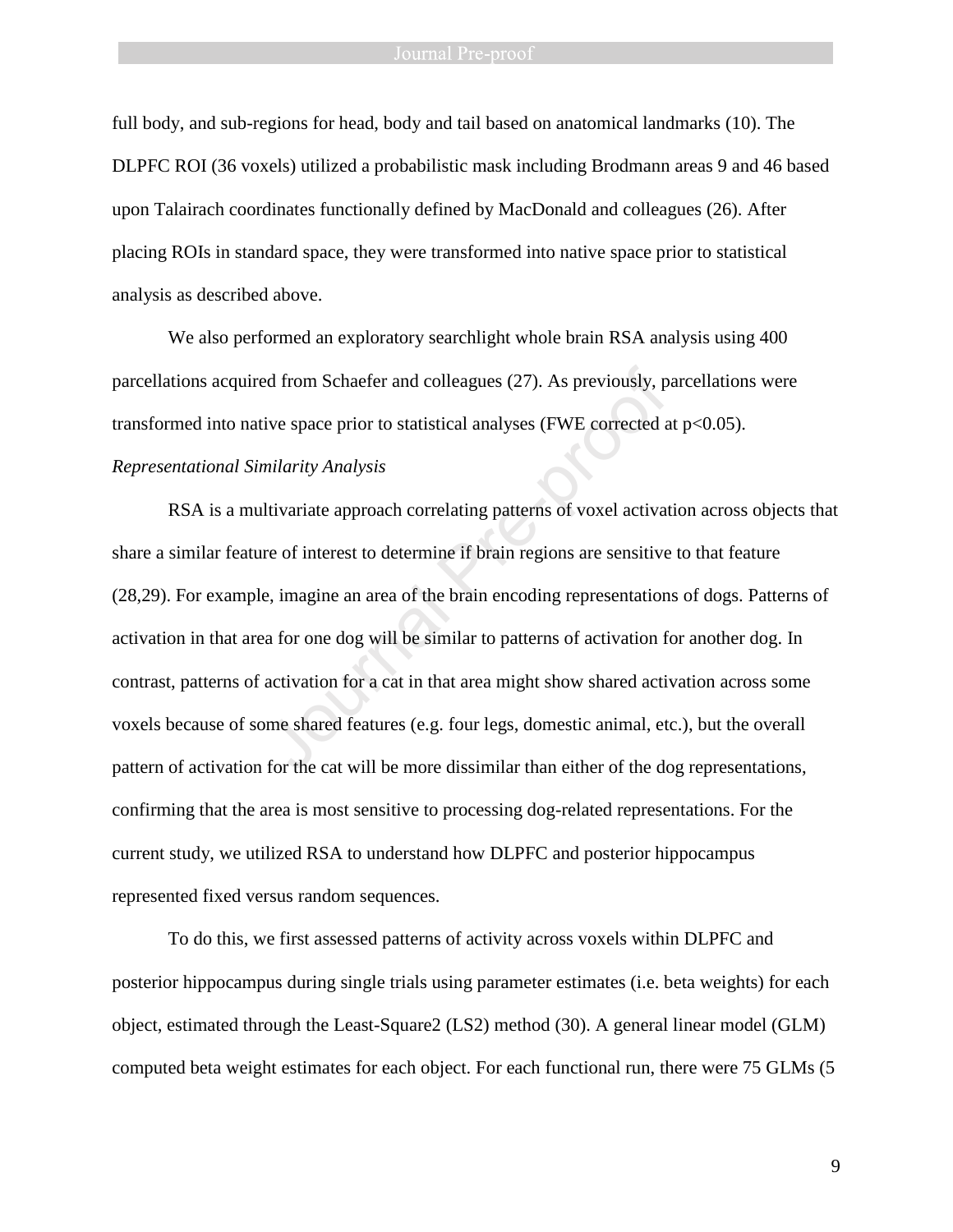objects/sequence x 5 sequences x 3 repetitions) for a total of 300 beta maps (4 runs x 75 beta maps/run). Outlier beta maps, determined by a signal intensity lying in the 1% of all beta maps, were excluded from analyses.

Next, we examined voxel pattern similarity for fixed and random sequences by calculating Pearson's correlation coefficient between beta weight vectors for pairs of trials, which were Fisher transformed and averaged in three ways (fig. 1B). To examine fixed sequence representations, an average was taken for all fixed sequences across repetitions and runs, where each object was in the same position. For random sequences, an average was taken across all random sequences, where the position of objects varied. To include representations where object information was shared between objects in different sequences regardless of position, voxel patterns were rearranged within random sequences and averaged. These two averages were combined to create a full picture of random sequence representation. For bilateral DLPFC, we performed a three-way ANOVA to identify effects of group (HC vs. SZ), hemisphere (left vs. right), and sequence representation (fixed vs. random). Based on prior research using a similar paradigm (24), we limited analyses of the posterior hippocampus to the right hemisphere. We performed a two-way ANOVA in right posterior hippocampus examining effects of group (HC vs. SZ) and sequence representation (fixed vs. random). Correlation analyses were performed to determine associations between RT sequence prediction effects and similarity values (fixed – random) gleaned from RSA results. iverage was taken for all fixed sequences across repetit<br>ne same position. For random sequences, an average w<br>where the position of objects varied. To include represe<br>red between objects in different sequences regardless c

#### **Results**

#### **Behavioral Results**

Based upon previous results (3), we hypothesized that people with SZ would show reduced sequence prediction effects. This was supported by the ANOVA, which revealed main effects of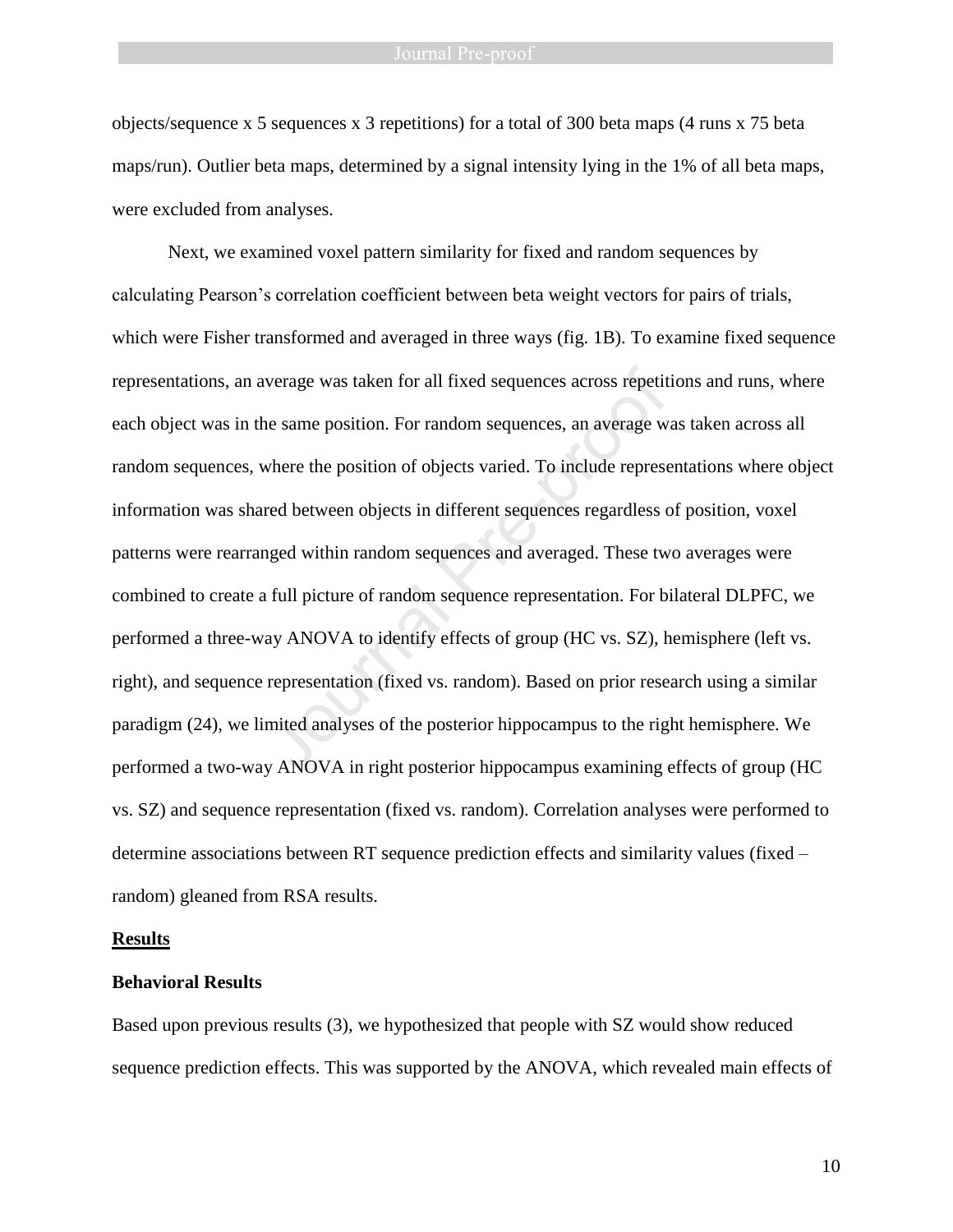group (F(1,83)=8.27, p=0.005) and sequence type (F(1,83)=21.90, p<0.001), as well as a significant group by sequence interaction  $(F(1,83)=8.93, p=0.004)$ . As shown in Figure 2, t-tests investigating sequence prediction effects (fixed minus random RT for objects 2-5) revealed that this interaction was due to HC showing a greater speeding of RT for fixed versus random sequences than people with SZ (t=-2.99, p=0.004). Thus, although people with SZ were able to learn and retrieve well-learned sequences and speed their RTs, these memory prediction effects were reduced relative to HC. (Supplemental figure 1 illustrates the difference between objects within each sequence.)

#### **fMRI Results**

Based on previous work (24), we hypothesized that DLPFC and posterior hippocampus are involved in supporting memory-based prediction for objects within a temporal context and that these representations would be reduced in people with SZ. We examined this separately for DLPFC and hippocampus using RSA to compare voxel pattern similarities for fixed and random sequences. e to HC. (Supplemental figure 1 illustrates the differen<br>
e.)<br>
vork (24), we hypothesized that DLPFC and posterior b<br>
ng memory-based prediction for objects within a tempe<br>
s would be reduced in people with SZ. We examined

Supporting our hypothesis for the DLPFC, ANOVA revealed a main effect of sequence with fixed sequences showed higher similarity than random sequences  $(F(1,83)=14.84, p<0.001;$ fig 3). There was no main effect of hemisphere ( $F(1,83)=3.37$ ,  $p=0.07$ ). Although there was no main effect of group, there was an interaction between sequence and group  $(F(1,83)=5.67)$ , p=0.02). Post-hoc tests revealed that in HC only, DLPFC voxel pattern similarity was higher for fixed sequences than for random sequences ( $t=5.16$ ,  $p<0.001$ ). Conversely, in the SZ sample there were no differences in how the DLPFC represented objects in fixed versus random sequences (t=0.92, p=0.36). These data suggest that DLPFC dysfunction may be associated with memorybased prediction deficits in individuals with SZ.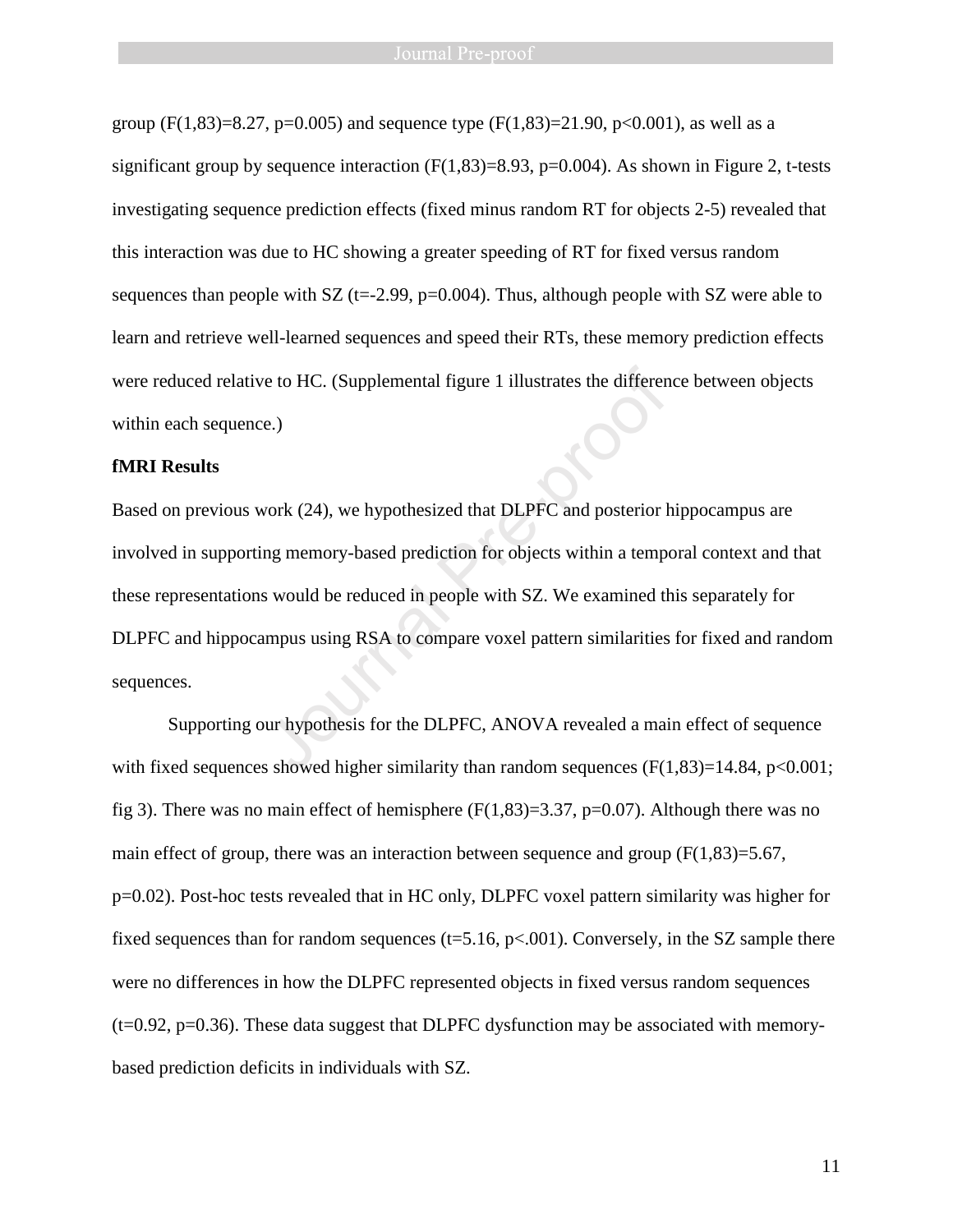In posterior hippocampus, ANOVA revealed no main effects of group or sequence. There was, however, a trend toward an interaction between group and sequence  $(F(1,87)=3.20, p=0.08;$ fig 3). Exploratory post-hoc analyses revealed that this trend-level interaction was due to increased pattern similarity for fixed versus random sequences in the right posterior hippocampus of HC (t=2.26, p=0.03) but not in people with SZ (t=-0.55, p=0.58). Results did not support our hypothesis that hippocampal dysfunction contributes to temporal sequence memory deficits in SZ.

Searchlight analyses did not reveal other areas showing increased pattern similarity for fixed versus random sequences. Thus, there were no effects in other parts of the brain. *Association with Performance*

To determine relationships between sequence prediction effects and representational similarity, we performed correlation analyses (Fig 4). In left DLPFC, sequence similarity representations (fixed-random) were significantly correlated with sequence prediction effects (fixed-random) in HC (r=-0.27, p=0.047) but not in SZ (r=-0.18, p=0.33). In right DLPFC, there was no correlation between sequence prediction and representational similarity. These data suggest that as sequence prediction increases (indicated by an increasingly negative value), representational similarity increases in left DLPFC. Although this correlation was only significant in HC, a regression analysis (Supplemental Information) did not reveal a significant interaction. Thus, there were no significant group differences in the strength of the relationship between DLPFC similarity and sequence prediction. analyses did not reveal other areas showing increased p<br>sequences. Thus, there were no effects in other parts consequence<br>relationships between sequence prediction effects and<br>med correlation analyses (Fig 4). In left DLP

Analyses were also performed for bilateral posterior hippocampus, which did not reveal any significant results. Pattern similarity in the posterior hippocampus, therefore, did not appear to be associated with sequence prediction effects.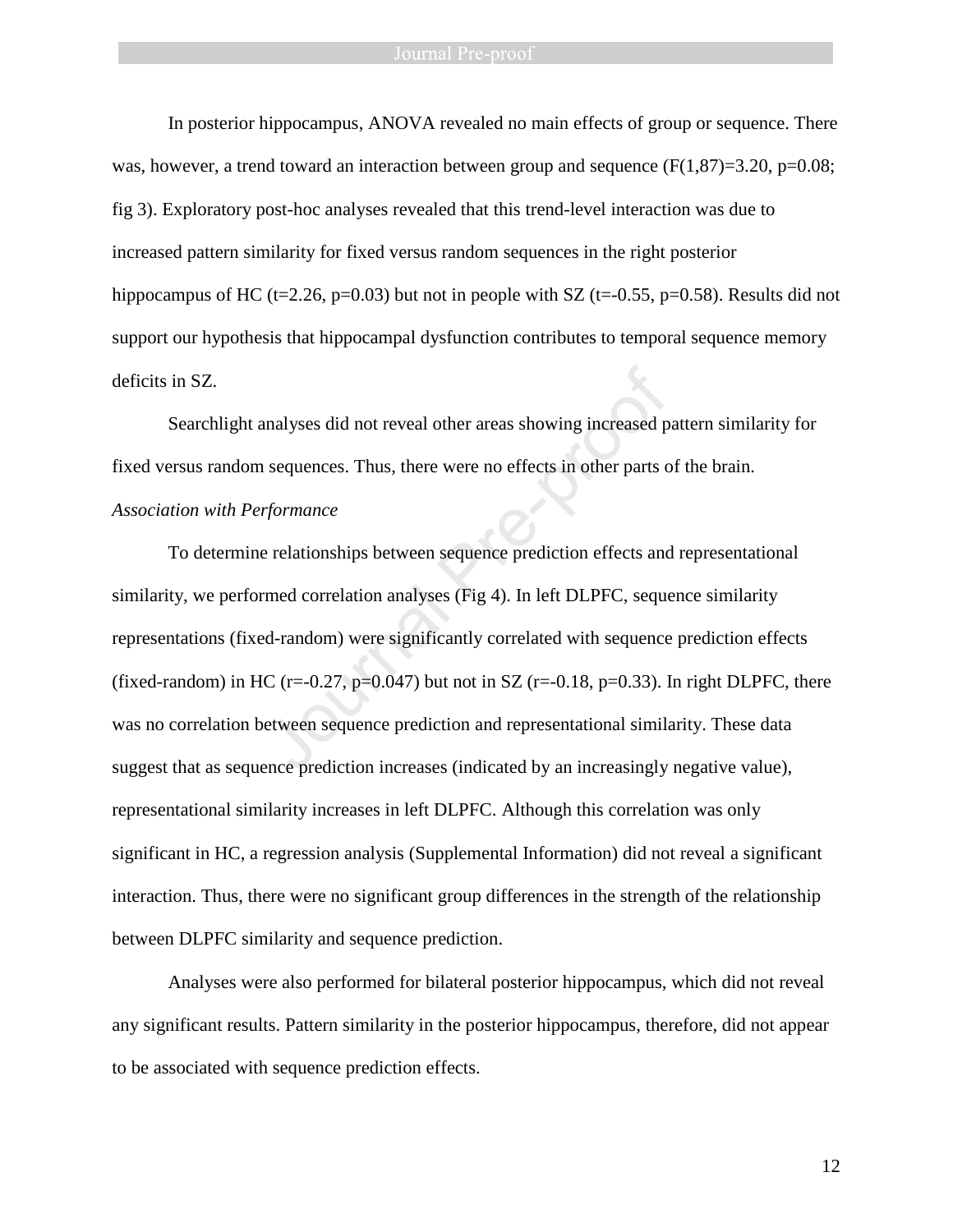#### *Association with Clinical Symptoms*

Correlational analyses did not reveal any significant relationships between DLPFC pattern similarity effects and severity of clinical symptoms (total SANS, SAPS and BPRS) in the SZ sample (all r-values  $> 0.08$ ).

#### **Discussion**

We rely on memory to make accurate predictions about our changing environment. In the present study, we investigated whether people with SZ show deficits in memory-based prediction using a temporal sequence paradigm (2,3,31). Although both groups predicted and responded more quickly to objects within a previously learned sequence (i.e. faster RTs for fixed versus random sequences), this effect was reduced in people with SZ relative to HC. Multivariate analyses of fMRI data revealed that participants with SZ showed disrupted neural representations of learned sequences in the DLPFC. These findings support the conclusion that people with SZ can learn temporal sequences but their ability to utilize this sequence memory to predict future events is dysfunctional. westigated whether people with SZ show deficits in me<br>quence paradigm (2,3,31). Although both groups predic<br>ects within a previously learned sequence (i.e. faster R'<br>this effect was reduced in people with SZ relative to H<br>

Sequence prediction effects were measured indirectly as individuals responded to objects contained in sequences that could be learned (i.e., fixed) or could not be learned (i.e., random), with speeding of semantic decisions for learned versus unlearned sequences providing evidence of successful prediction. Behavioral results indicate that individuals with SZ were capable of forming and using memories to predict the next object in the sequence and, thereby, guide their behavior. As previously (3) both groups showed evidence of sequence learning, but memory prediction effects were reduced in people with SZ relative to HC. Therefore, memory impairments do not appear due to a lack of attention or a generalized memory deficit. However, individuals with SZ did not improve predictions to the same degree as healthy individuals,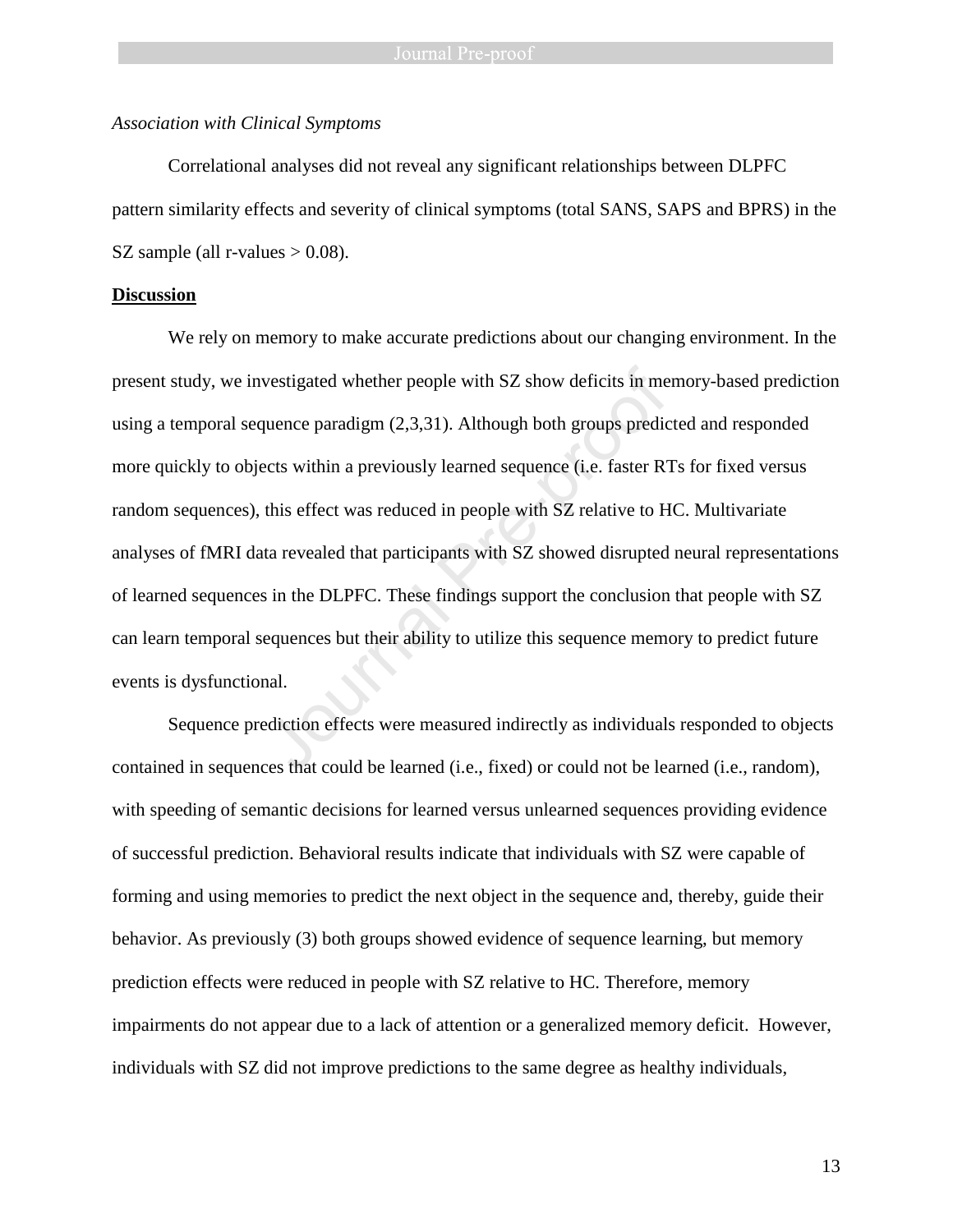suggesting that people with SZ were less successful in using memory representations to guide predictions (14).

Although semantic priming deficits have been reported in SZ (32,33), it is notable that, in the present study, objects in learned and random sequences were equally familiar. Thus, differential effects of sequence learning on semantic decisions between patients and controls cannot be explained by differences in semantic priming. Instead, our results are more consistent with the idea that people with SZ have a reduced ability to use sequential regularities to predict upcoming events.

To better understand these memory-related prediction impairments, we used RSA to characterize representations of information from temporal sequences in DLPFC and posterior hippocampus. Multivariate analyses revealed that, in HC, representational similarity was higher across repetitions of objects in learned sequences relative to repetitions of objects in random sequences in the DLPFC. These effects were not significant for people with SZ, and DLPFC voxel pattern similarity differences between objects in learned and random sequences were significantly higher in HC than in SZ. Moreover, the fidelity of DLPFC representations of objects in learned sequences was predictive of sequence prediction success in HC only, although there were no significant group differences in the size of the association. Results are consistent with a large body of behavioral, eye-tracking, EEG and fMRI research linking both memory (25,34) and prediction (23) impairments to DLPFC dysfunction in people with SZ. Impaired DLPFC control of memory encoding and retrieval has been repeatedly demonstrated in people with SZ on both an individual study (31,34) and meta-analytic level (25). ople with SZ have a reduced ability to use sequential relatestand these memory-related prediction impairments,<br>that and these memory-related prediction impairments,<br>that ions of information from temporal sequences in DL<br>va

In addition to the DLPFC, numerous studies supported the idea that hippocampal abnormalities might contribute to relational memory deficits in SZ (35). Several studies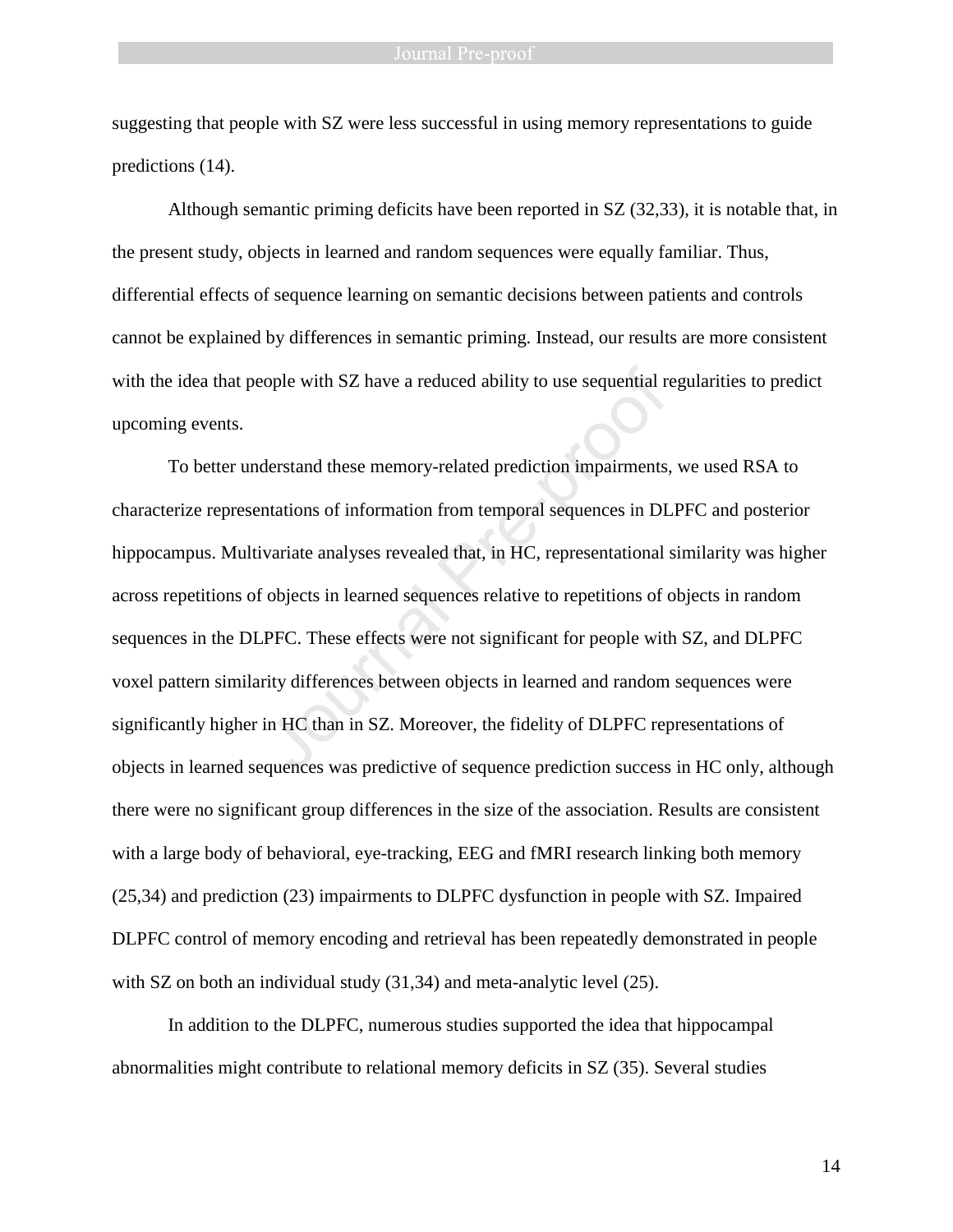documented reductions in hippocampal volume in SZ (36) and others (37,38,39), including results from our group (31,40), demonstrated reduced hippocampal activation during relational memory retrieval in people with SZ relative to HC. In the present study, however, we did not observe any evidence for hippocampal dysfunction in people with SZ. Exploratory analyses of data restricted to the HC group revealed that, consistent with our previous study (24), pattern similarity in right posterior hippocampus was higher for objects in learned relative to random sequences. Although these effects were not significant in people with SZ, we did not observe any significant between group differences in hippocampal sequence representations, nor did we find significant relationships between hippocampal results and sequence prediction effects in either group. Thus, results did not support the hypothesis that sequence-based prediction deficits in people with SZ were related to impaired hippocampal function. It these effects were not significant in people with SZ, v<br>group differences in hippocampal sequence representation<br>in the set of the proof of the sequence-based pre-<br>related to impaired hippocampal function.<br>In Zheng et a

As described in Zheng et al. (3), people with SZ learned sequences more slowly than HC, consistent with a deficit in relational memory. As previously (2,41), participants were highly trained on fixed and random sequences prior to scanning, thus enabling people with SZ to compensate for any learning deficits. During scanning, participants were not asked to explicitly recall sequences, so we would only expect them to show faster decisions for objects in fixed sequences if they proactively used memory for the learned sequences to accurately predict upcoming objects. Thus, results are consistent with concluding that, even when learning is sufficient to overcome relational memory deficits, people with SZ are impaired using what was learned to predict upcoming events, with this deficit strongly associated with DLPFC dysfunction.

A challenge of studying people with SZ is the heterogeneity of the disorder which can increase variability and in addition to potential medication effects and differences in clinical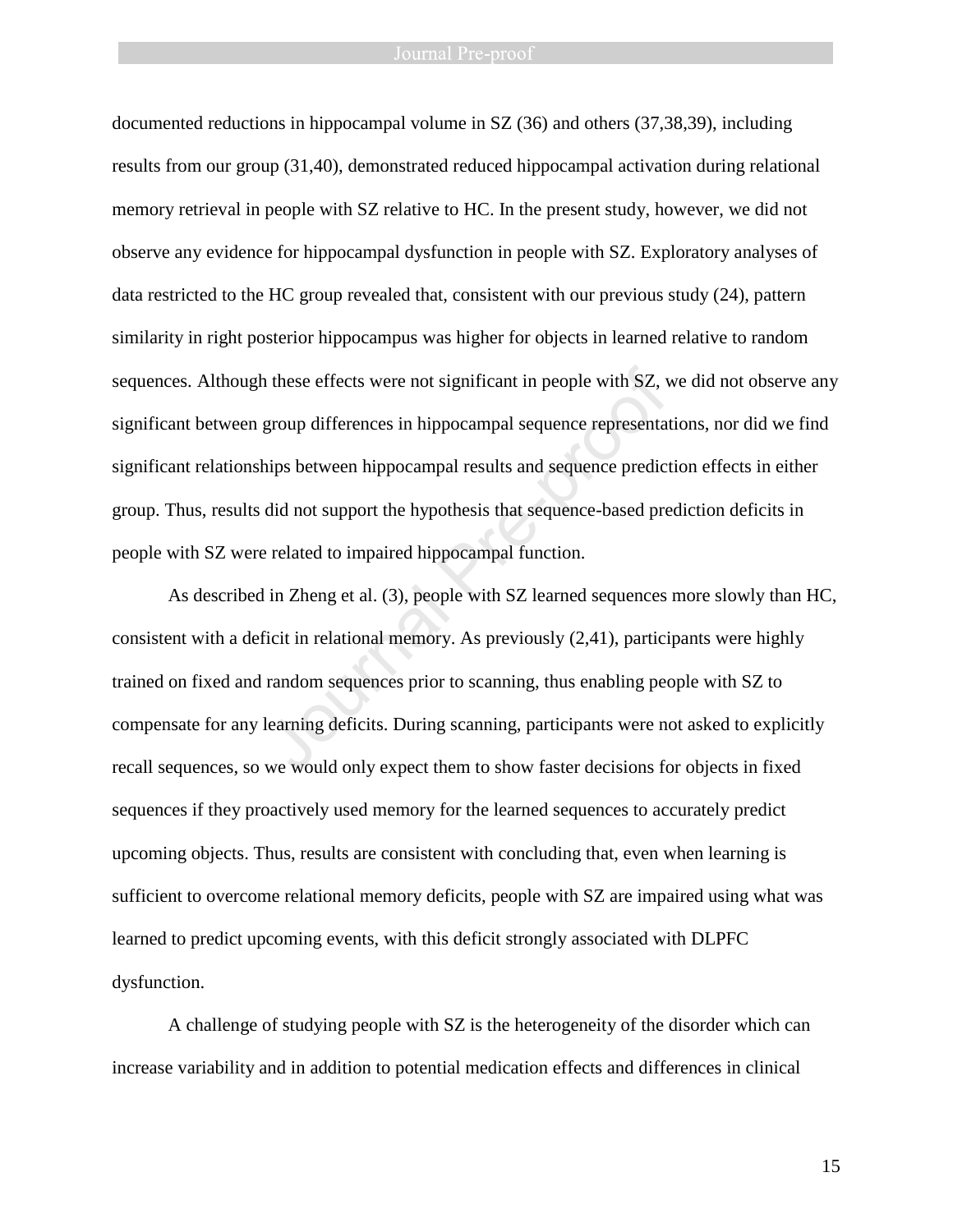presentations. One might expect that we would have found correlations with positive symptoms given literature linking predictive coding deficits with severity of positive symptoms (18). One notable difference between our study and previous work is that participants in this study were early psychosis patients who were clinically stable with mild to moderate symptoms. Therefore, a restricted range may have contributed to lack of clinical correlations. Most participants in the SZ group were receiving second generation antipsychotics and when analyses were repeated after excluding un-medicated participants there was no difference in the pattern of behavioral or fMRI results. We also did not find any significant correlations with standardized medication dose (i.e., CPZ equivalents). Thus, results do not appear to be influenced by medication or symptom severity effects. We did experience significant data loss due to excess motion and operator error. This was likely related to both operator and participant fatigue as fMRI recordings were obtained immediately following an EEG study (3). Finally, our primary fMRI analysis examined *a priori* regions in the hippocampus and prefrontal cortex based upon previous fMRI studies (2,31), raising the possibility that there were task effects or group differences within other regions of the brain. To address this, we conducted an exploratory whole-brain searchlight analysis which did not reveal any task effects or group differences in other brain regions. nedicated participants there was no difference in the pa<br>so did not find any significant correlations with standar<br>ts). Thus, results do not appear to be influenced by med<br>did experience significant data loss due to excess

In conclusion, results indicate a key finding: individuals with SZ are able to learn sequences, but there is dysfunction in using prior knowledge about sequences to aid in prediction of upcoming objects. HC were more successful than people with SZ engaging their DLPFC to form object/sequence representations to facilitate prediction of upcoming objects in learned sequences. These findings support prior theories proposing that there are aberrant prediction processes in people with SZ (14,17). Ongoing efforts to remediate memory-based prediction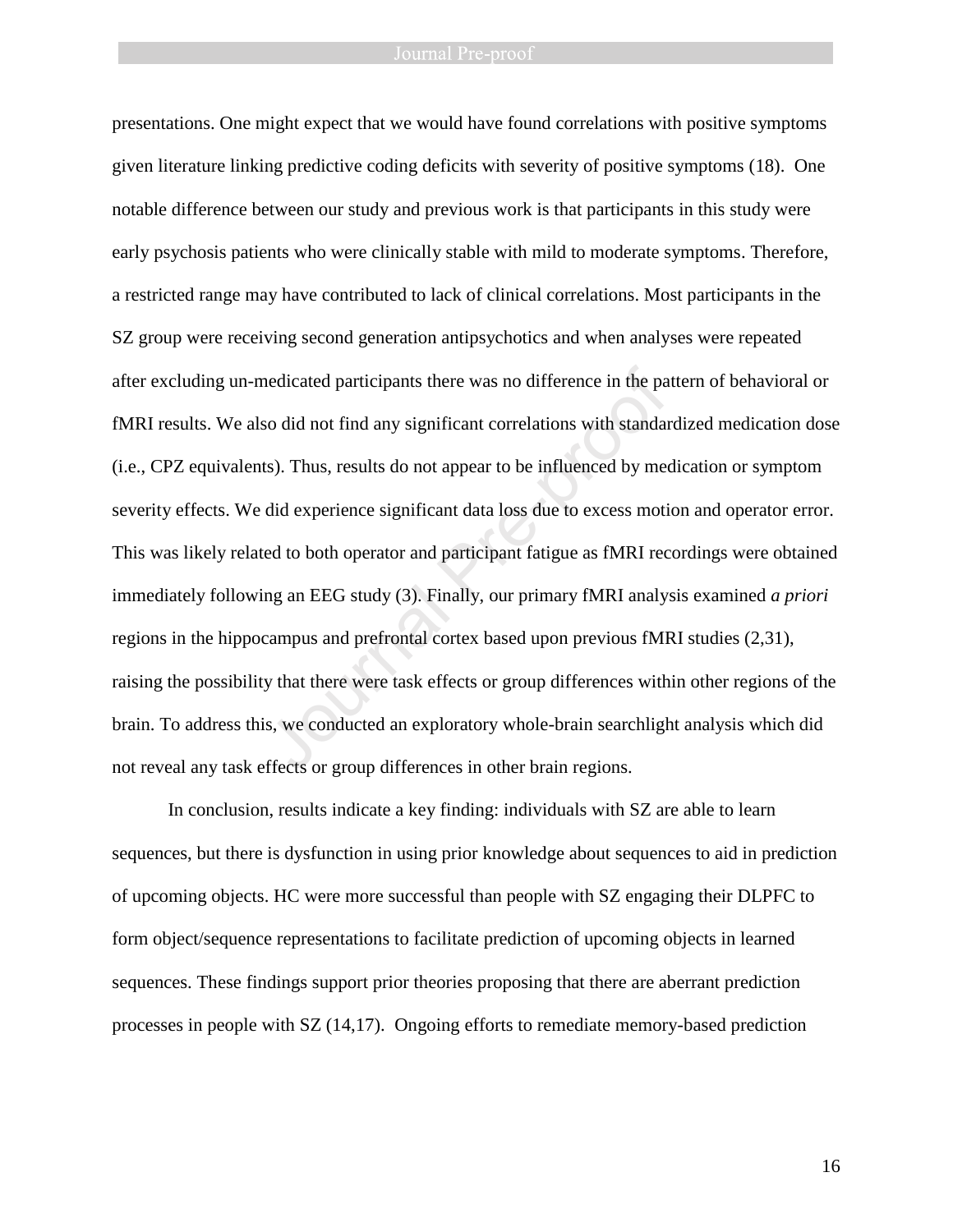deficits in SZ using neurostimulation, pharmacology or behavioral interventions may be most successful if they target DLPFC-related control processes.

Journal Pre-proof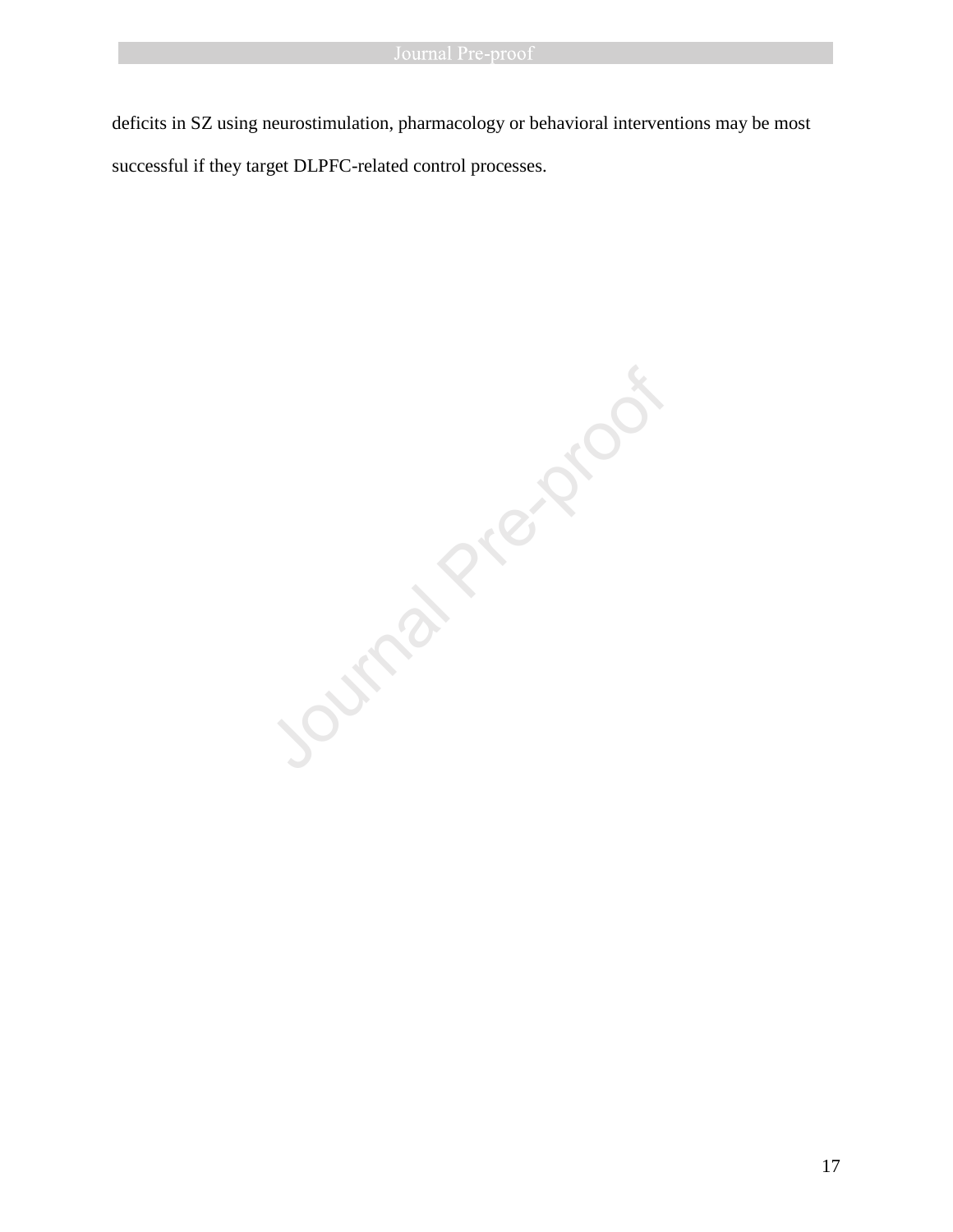# **Acknowledgements and Funding Info**

We would like to extend a thank you to both the participants from the early psychosis program and the healthy volunteers who participated in this study.

This research was supported by funding from NIMH (R01MH105411) to JDR and CR.

## **Disclosures**

All authors report no biomedical financial interests or potential conflicts of interest.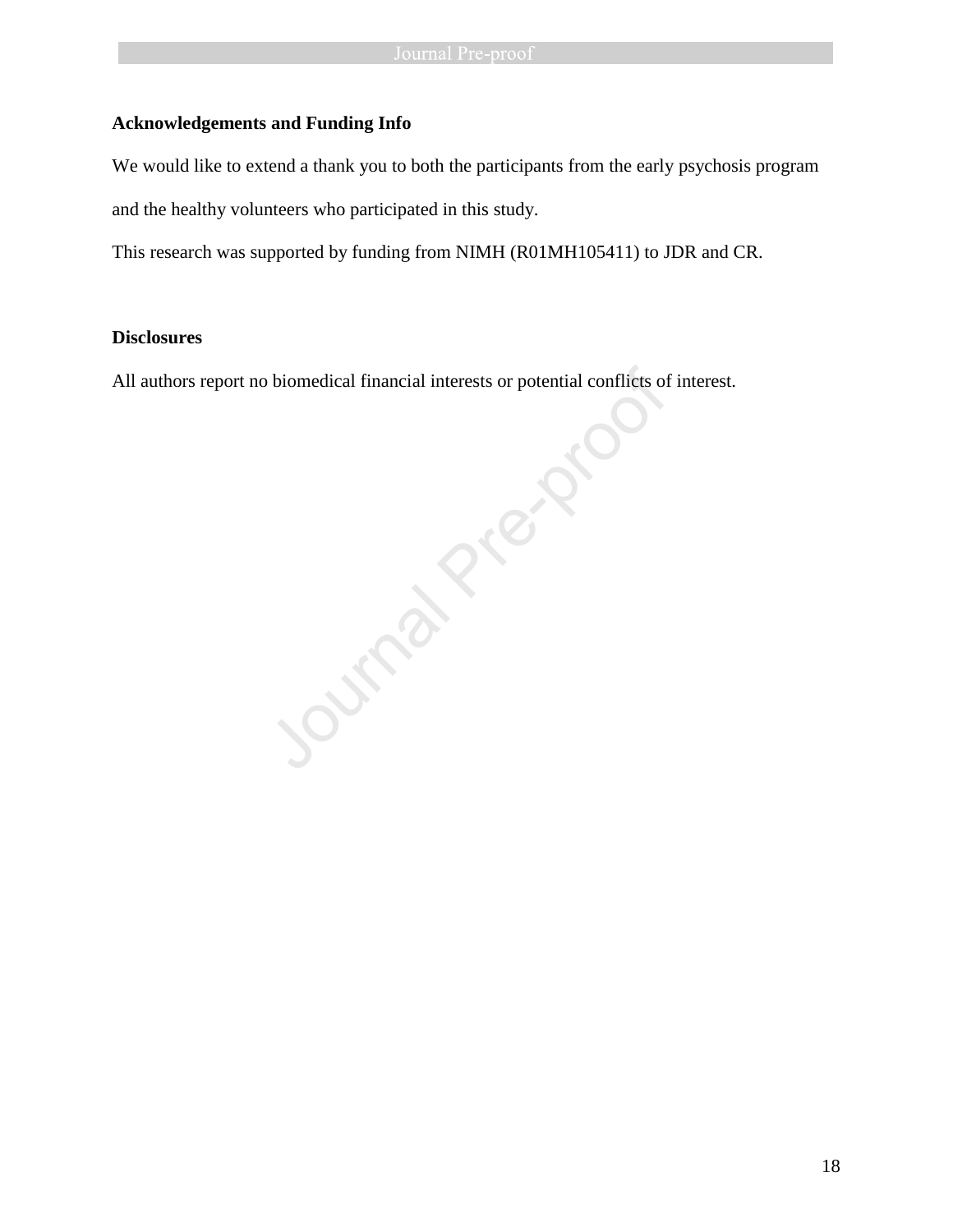# **Reference List**

- 1. Schapiro, A., & Turk-Browne, N. (2015): Statistical Learning. In: *Brain Mapping*. Elsevier: pp 501-506.
- 2. Hsieh, L.-T., & Ranganath, C. (2015): Cortical and subcortical contributions to sequence retrieval: Schematic coding of temporal context in the neocortical recollection network. *NeuroImage* 121: 78–90.
- 3. Zheng, Y., Liu, X. L., Hsieh, L.-T., Hurtado, M., Wang, Y., Niendam, T. A., *et al.* (2021): Disrupted Modulation of Alpha and Low Beta Oscillations Mediates Temporal Sequence Memory Deficits in People with Schizophrenia. *Biological Psychiatry: Cognitive Neuroscience and Neuroimaging* 6(12): 1157-1164. iu, X. L., Hsieh, L.-T., Hurtado, M., Wang, Y., Nienda<br>upted Modulation of Alpha and Low Beta Oscillations<br>emory Deficits in People with Schizophrenia. *Biologic*<br>euroscience and Neuroimaging 6(12): 1157-1164.<br>Hijman, R.,
- 4. Aleman, A., Hijman, R., de Haan, E. H., & Kahn, R. S. (1999): Memory impairment in schizophrenia: A meta-analysis. *The American Journal of Psychiatry* 156(9): 1358–1366.
- 5. Waters, F. A. V., Maybery, M. T., Badcock, J. C., & Michie, P. T. (2004): Context memory and binding in schizophrenia. *Schizophrenia Research* 68(2): 119–125.
- 6. Titone, D., Ditman, T., Holzman, P. S., Eichenbaum, H., & Levy, D. L. (2004): Transitive inference in schizophrenia: Impairments in relational memory organization. *Schizophrenia Research* 68(2): 235–247.
- 7. Öngür, D., Cullen, T. J., Wolf, D. H., Rohan, M., Barreira, P., Zalesak, M., & Heckers, S. (2006): The Neural Basis of Relational Memory Deficits in Schizophrenia. *Archives of General Psychiatry* 63(4): 356–365.
- 8. Avery, S. N., Rogers, B. P., & Heckers, S. (2018): Hippocampal Network Modularity Is Associated With Relational Memory Dysfunction in Schizophrenia. *Biological Psychiatry: Cognitive Neuroscience and Neuroimaging* 3(5): 423–432.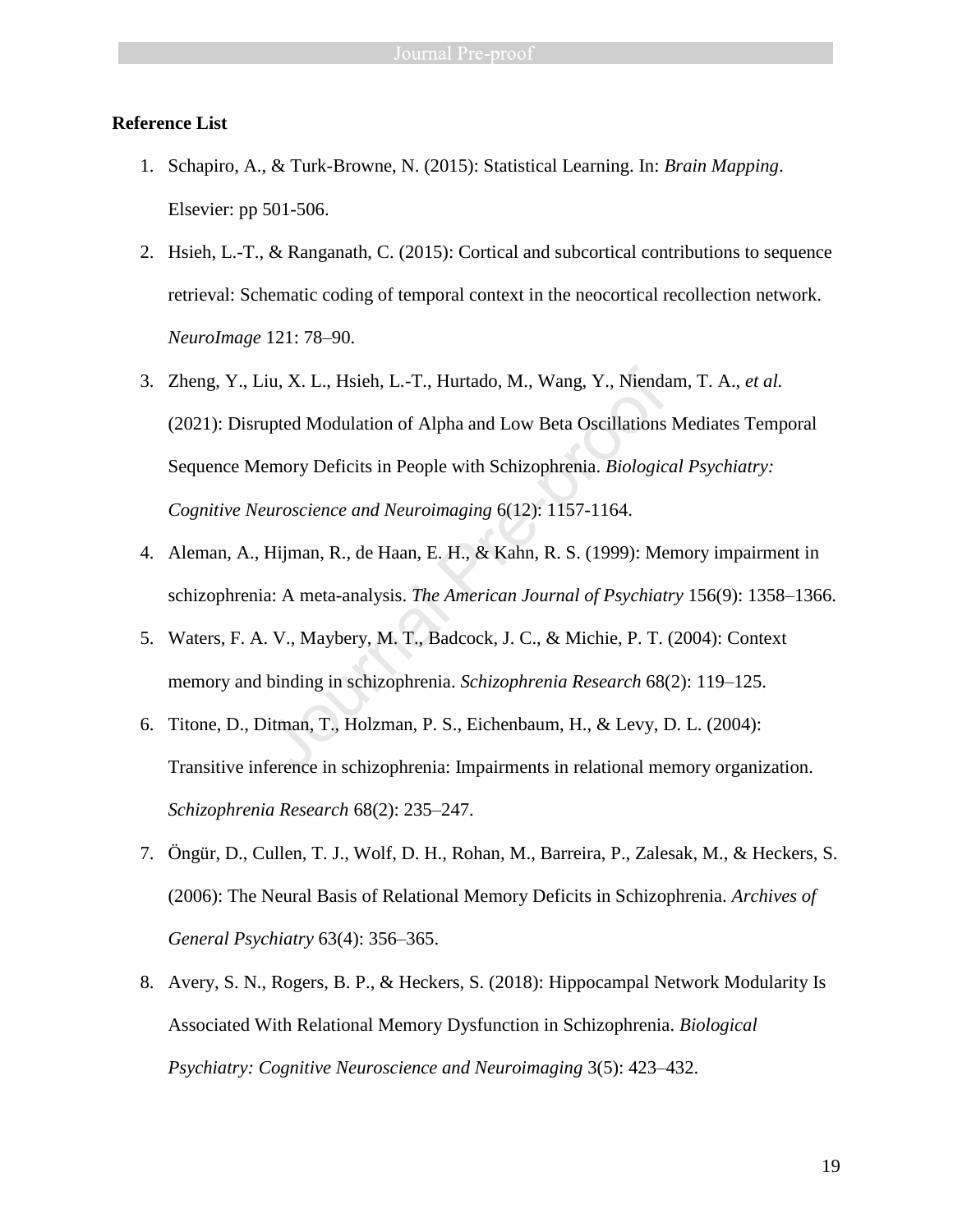- 9. Avery, S. N., Armstrong, K., Blackford, J. U., Woodward, N. D., Cohen, N., & Heckers, S. (2019): Impaired relational memory in the early stage of psychosis. *Schizophrenia Research* 212: 113–120.
- 10. Ritchey, M., Libby, L. A., & Ranganath, C. (2015): Cortico-hippocampal systems involved in memory and cognition. In: *Progress in Brain Research*, *Vol. 219*. Elsevier, pp.45-64.
- 11. Place, R., Farovik, A., Brockmann, M., & Eichenbaum, H. (2016): Bidirectional prefrontal-hippocampal interactions support context-guided memory. *Nature Neuroscience* 19(8): 992–994. rovik, A., Brockmann, M., & Eichenbaum, H. (2016):<br>ppocampal interactions support context-guided memor<br>e 19(8): 992–994.<br>, & Bressler, S. L. (2015): Past Makes Future: Role of<br>*ognitive Neuroscience* 27(4): 639–654.<br>land,
- 12. Fuster, J. M., & Bressler, S. L. (2015): Past Makes Future: Role of pFC in Prediction. *Journal of Cognitive Neuroscience* 27(4): 639–654.
- 13. Guo, J., Ragland, J., & Carter, C. (2019): Memory and Cognition in Schizophrenia. *Molecular Psychiatry* 24(5): 633–642.
- 14. Sterzer, P., Adams, R. A., Fletcher, P., Frith, C., Lawrie, S. M., Muckli, L., *et al.* (2018): The Predictive Coding Account of Psychosis. *Biological Psychiatry* 84(9): 634–643.
- 15. Heinz, A., Murray, G. K., Schlagenhauf, F., Sterzer, P., Grace, A. A., & Waltz, J. A. (2019): Towards a Unifying Cognitive, Neurophysiological, and Computational Neuroscience Account of Schizophrenia. *Schizophrenia Bulletin* 45(5): 1092–1100.
- 16. Fogelson, N., Litvak, V., Peled, A., Fernandez-del-Olmo, M., & Friston, K. (2014): The functional anatomy of schizophrenia: A dynamic causal modeling study of predictive coding. *Schizophrenia Research* 158(1): 204–212.
- 17. Sterzer, P., Voss, M., Schlagenhauf, F., & Heinz, A. (2019): Decision-making in schizophrenia: A predictive-coding perspective. *NeuroImage* 190: 133–143.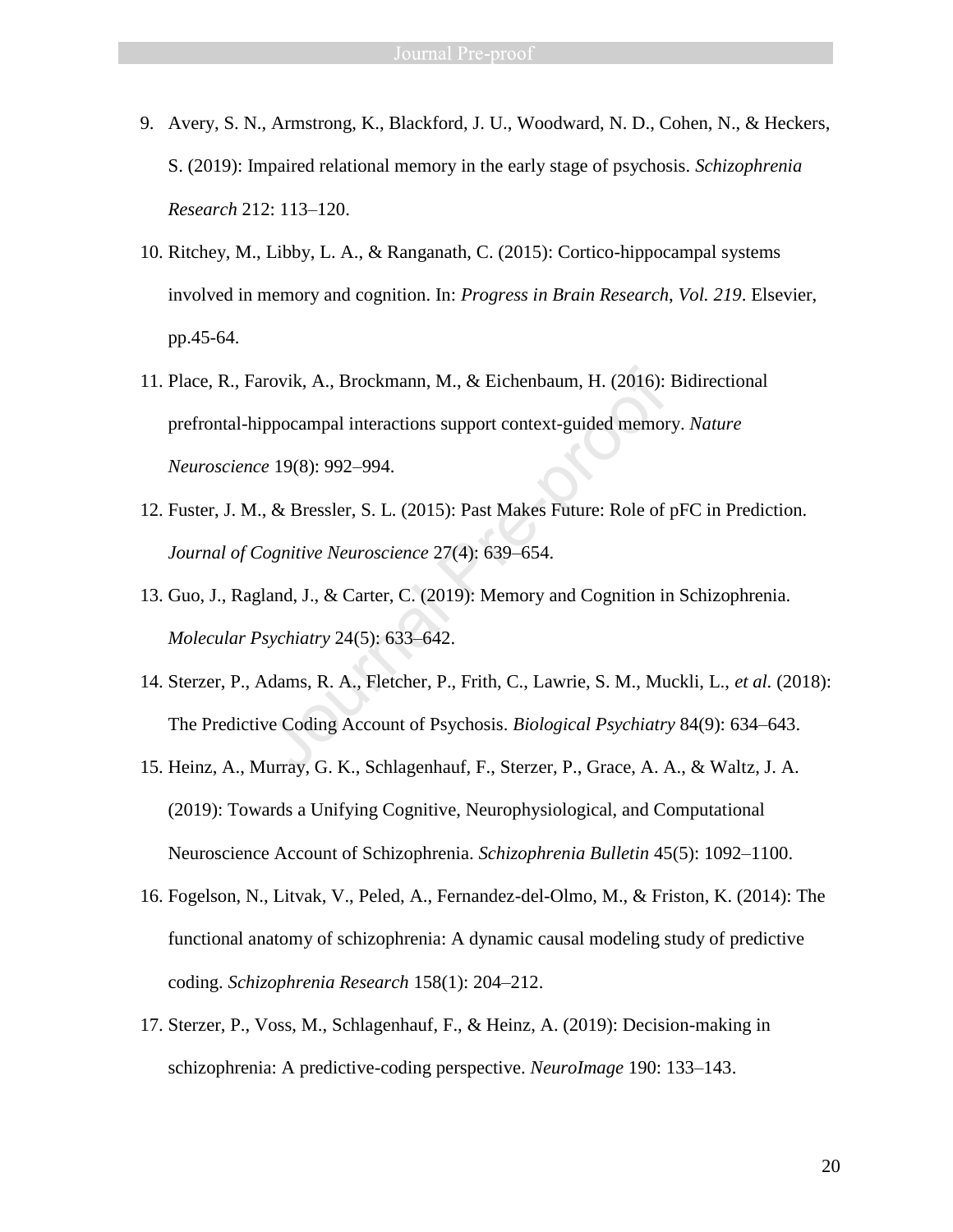- 18. Fletcher, P. C., & Frith, C. D. (2009): Perceiving is believing: A Bayesian approach to explaining the positive symptoms of schizophrenia. *Nature Reviews Neuroscience* 10(1): 48–58.
- 19. Kirihara, K., Tada, M., Koshiyama, D., Fujioka, M., Usui, K., Araki, T., & Kasai, K. (2020): A Predictive Coding Perspective on Mismatch Negativity Impairment in Schizophrenia. *Frontiers in Psychiatry*, *11*: 660.
- 20. Corlett, P. R., Horga, G., Fletcher, P. C., Alderson-Day, B., Schmack, K., & Powers, A. R. (2019): Hallucinations and Strong Priors. *Trends in Cognitive Sciences*, *23*(2): 114– 127.
- 21. Dowd, E. C., Frank, M. J., Collins, A., Gold, J. M., & Barch, D. M. (2016): Probabilistic Reinforcement Learning in Patients With Schizophrenia: Relationships to Anhedonia and Avolition. *Biological Psychiatry: Cognitive Neuroscience and Neuroimaging* 1(5): 460– 473. , Horga, G., Fletcher, P. C., Alderson-Day, B., Schma<br>allucinations and Strong Priors. *Trends in Cognitive Sc*<br>J. Frank, M. J., Collins, A., Gold, J. M., & Barch, D. M.<br>ant Learning in Patients With Schizophrenia: Relatio
- 22. Koch, K., Schachtzabel, C., Wagner, G., Schikora, J., Schultz, C., Reichenbach, J. R., *et al.* (2010): Altered activation in association with reward-related trial-and-error learning in patients with schizophrenia. *NeuroImage* 50(1): 223–232.
- 23. Haarsma, J., Fletcher, P. C., Griffin, J. D., Taverne, H. J., Ziauddeen, H., Spencer, T. J., *et al.* (2020): Precision weighting of cortical unsigned prediction error signals benefits learning, is mediated by dopamine, and is impaired in psychosis. *Molecular Psychiatry*: 1–14.
- 24. Hsieh, L.-T., Gruber, M. J., Jenkins, L. J., & Ranganath, C. (2014): Hippocampal Activity Patterns Carry Information about Objects in Temporal Context. *Neuron* 81(5): 1165–1178.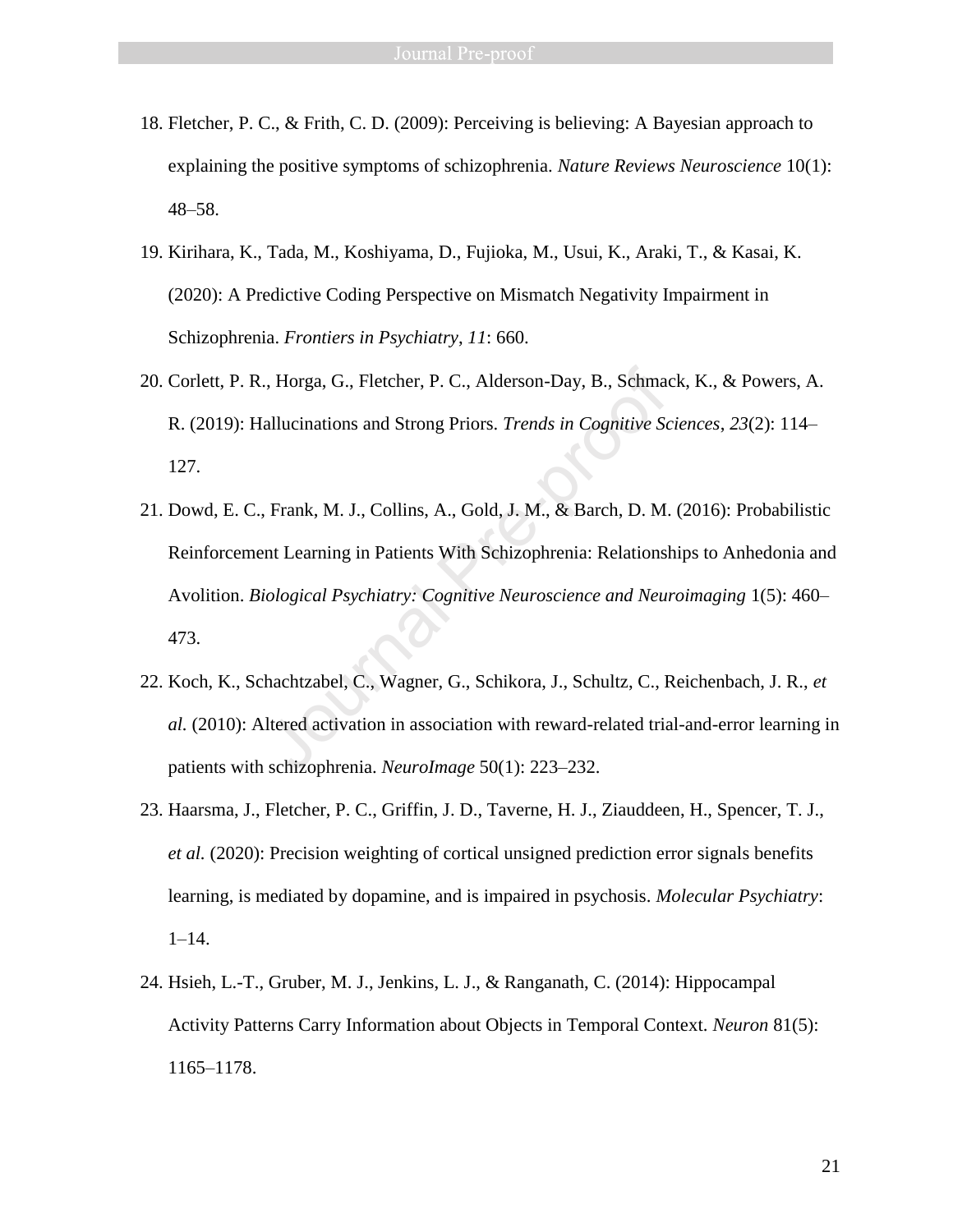- 25. Ragland, J. D., Laird, A. R., Ranganath, C., Blumenfeld, R. S., Gonzales, S. M., & Glahn, D. C. (2009): Prefrontal Activation Deficits During Episodic Memory in Schizophrenia. *American Journal of Psychiatry* 166(8): 863–874.
- 26. MacDonald, A. W., Cohen, J. D., Stenger, V. A., & Carter, C. S. (2000): Dissociating the Role of the Dorsolateral Prefrontal and Anterior Cingulate Cortex in Cognitive Control. *Science* 288(5472): 1835–1838.
- 27. Schaefer, A., Kong, R., Gordon, E. M., Laumann, T. O., Zuo, X.-N., Holmes, A. J., Eickhoff, S. B., & Yeo, B. T. T. (2018): Local-Global Parcellation of the Human Cerebral Cortex from Intrinsic Functional Connectivity MRI. *Cerebral Cortex* 28(9): 3095–3114. Kong, R., Gordon, E. M., Laumann, T. O., Zuo, X.-N<br>
B., & Yeo, B. T. T. (2018): Local-Global Parcellation<br>
tex from Intrinsic Functional Connectivity MRI. *Cerel*<br>
tex from Intrinsic Functional Connectivity MRI. *Cerel*<br>
.
- 28. Kriegeskorte, N. (2008): Representational similarity analysis connecting the branches of systems neuroscience. *Frontiers in Systems Neuroscience*.
- 29. Dimsdale-Zucker, H. R., & Ranganath, C. (2018): Representational Similarity Analyses. In *Handbook of Behavioral Neuroscience*, *Vol. 28*. Elsevier: pp. 509-525.
- 30. Turner, B. O., Mumford, J. A., Poldrack, R. A., & Ashby, F. G. (2012): Spatiotemporal activity estimation for multivoxel pattern analysis with rapid event-related designs. *NeuroImage* 62(3): 1429–1438.
- 31. Ragland, J. D., Ranganath, C., Harms, M. P., Barch, D. M., Gold, J. M., Layher, E., *et al.* (2015): Functional and Neuroanatomic Specificity of Episodic Memory Dysfunction in Schizophrenia: A Functional Magnetic Resonance Imaging Study of the Relational and Item-Specific Encoding Task. *JAMA Psychiatry* 72(9): 909.
- 32. Almeida, V. N., & Radanovic, M. (2021): Semantic priming and neurobiology in schizophrenia: A theoretical review. *Neuropsychologia* 163.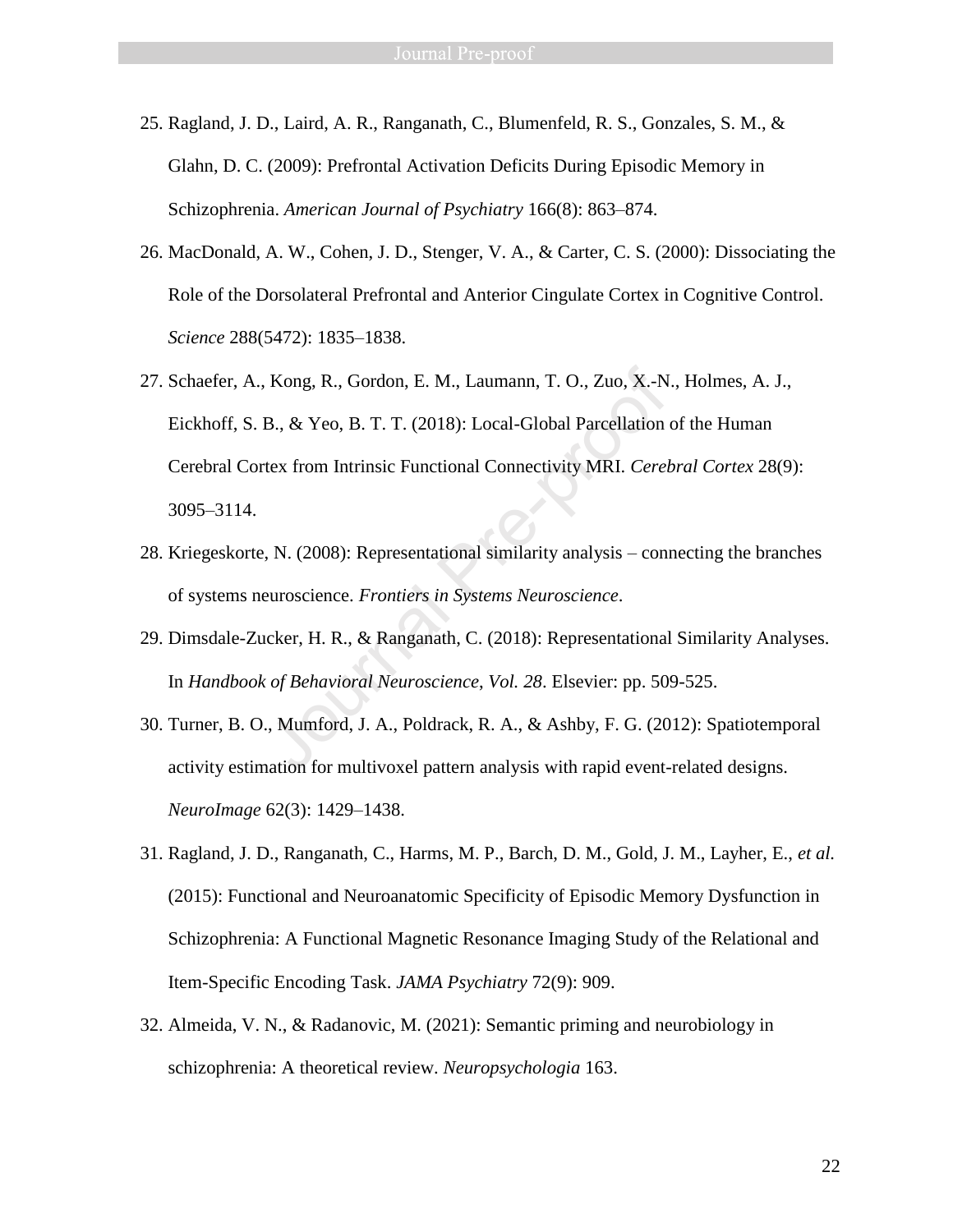- 33. Sharpe, V., Weber, K., & Kuperberg, G. R. (2020): Impairments in Probabilistic Prediction and Bayesian Learning Can Explain Reduced Neural Semantic Priming in Schizophrenia. *Schizophrenia Bulletin* 46(6): 1558–1566.
- 34. Lepage, M., Montoya, A., Pelletier, M., Achim, A. M., Menear, M., & Lal, S. (2006): Associative Memory Encoding and Recognition in Schizophrenia: An Event-Related fMRI Study. *Biological Psychiatry* 60(11): 1215–1223.
- 35. Ranganath, C., Minzenberg, M. J., & Ragland, J. D. (2008): The Cognitive Neuroscience of Memory Function and Dysfunction in Schizophrenia. *Biological Psychiatry* 64(1): 18– 25.
- 36. Heckers, S. (2001): Neuroimaging studies of the hippocampus in schizophrenia. *Hippocampus* 11(5): 520–528.
- 37. Heckers, S., Rauch, S., Goff, D., Savage, C., Schacter, D., Fischman, A., & Alpert, N. (1998): Impaired recruitment of the hippocampus during conscious recollection in schizophrenia. *Nature Neuroscience* 1(4): 318–323. C., Minzenberg, M. J., & Ragland, J. D. (2008): The Contraction and Dysfunction in Schizophrenia. *Biological*<br>
Punction and Dysfunction in Schizophrenia. *Biological*<br>
(2001): Neuroimaging studies of the hippocampus in se
- 38. Zorrilla, L. T. E., Jeste, D. V., & Brown, G. G. (2002): Functional MRI and Novel Picture-Learning Among Older Patients With Chronic Schizophrenia: Abnormal Correlations Between Recognition Memory and Medial Temporal Brain Response. *The American Journal of Geriatric Psychiatry* 10(1): 52–61.
- 39. Weiss, A. P., Zalesak, M., DeWitt, I., Goff, D., Kunkel, L., & Heckers, S. (2004): Impaired hippocampal function during the detection of novel words in schizophrenia. *Biological Psychiatry* 55(7): 668–675.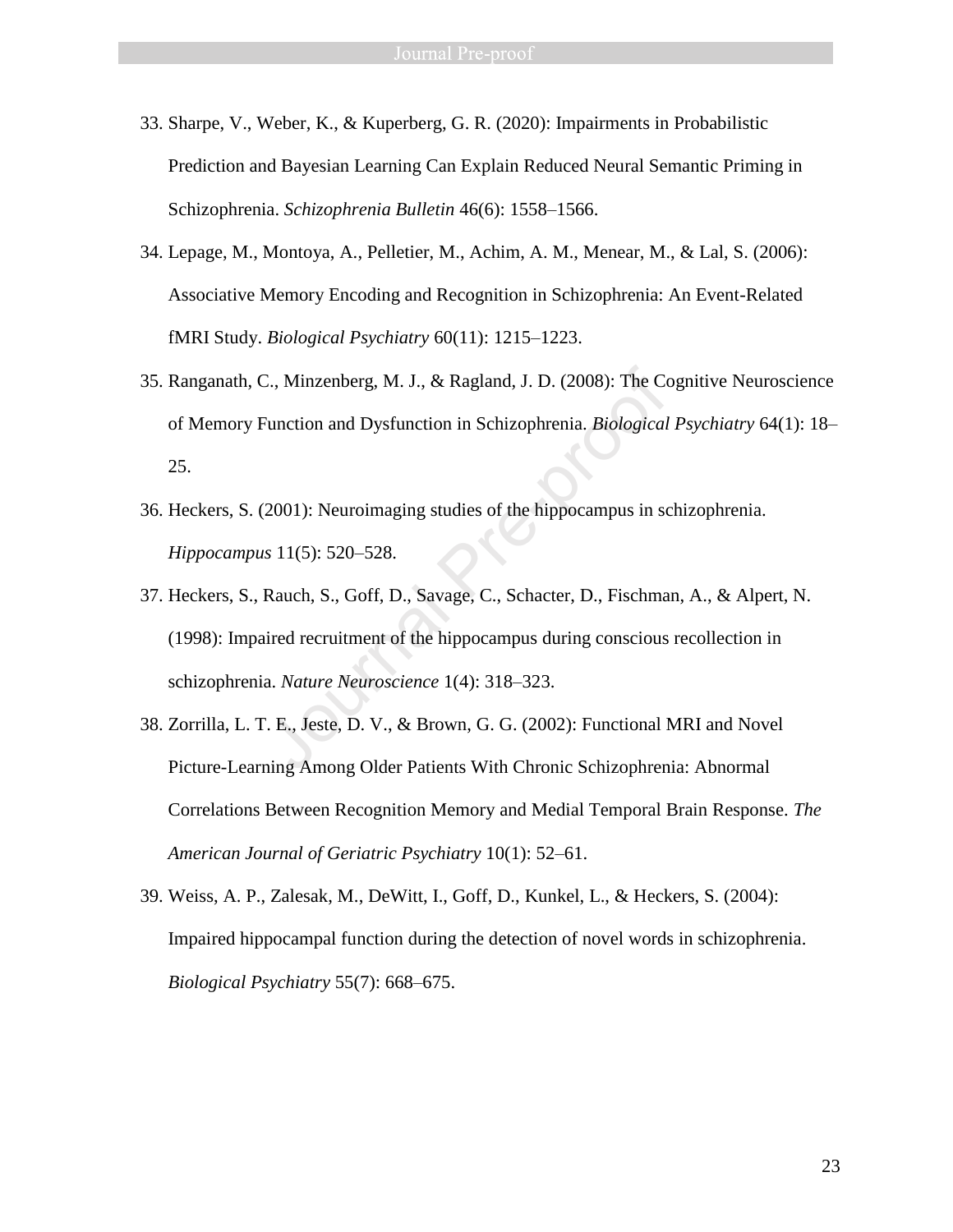- 40. Ragland, J. D., Layher, E., Hannula, D. E., Niendam, T. A., Lesh, T. A., Solomon, M., Carter, C. S., *et al.* (2016): Impact of schizophrenia on anterior and posterior hippocampus during memory for complex scenes. *NeuroImage: Clinical*, 13: 82–88.
- 41. Crivelli-Decker, J., Hsieh, L.-T., Clarke, A., & Ranganath, C. (2018): Theta oscillations promote temporal sequence learning. *Neurobiology of Learning and Memory*, *153:* 92– 103.

Journal Pre-proof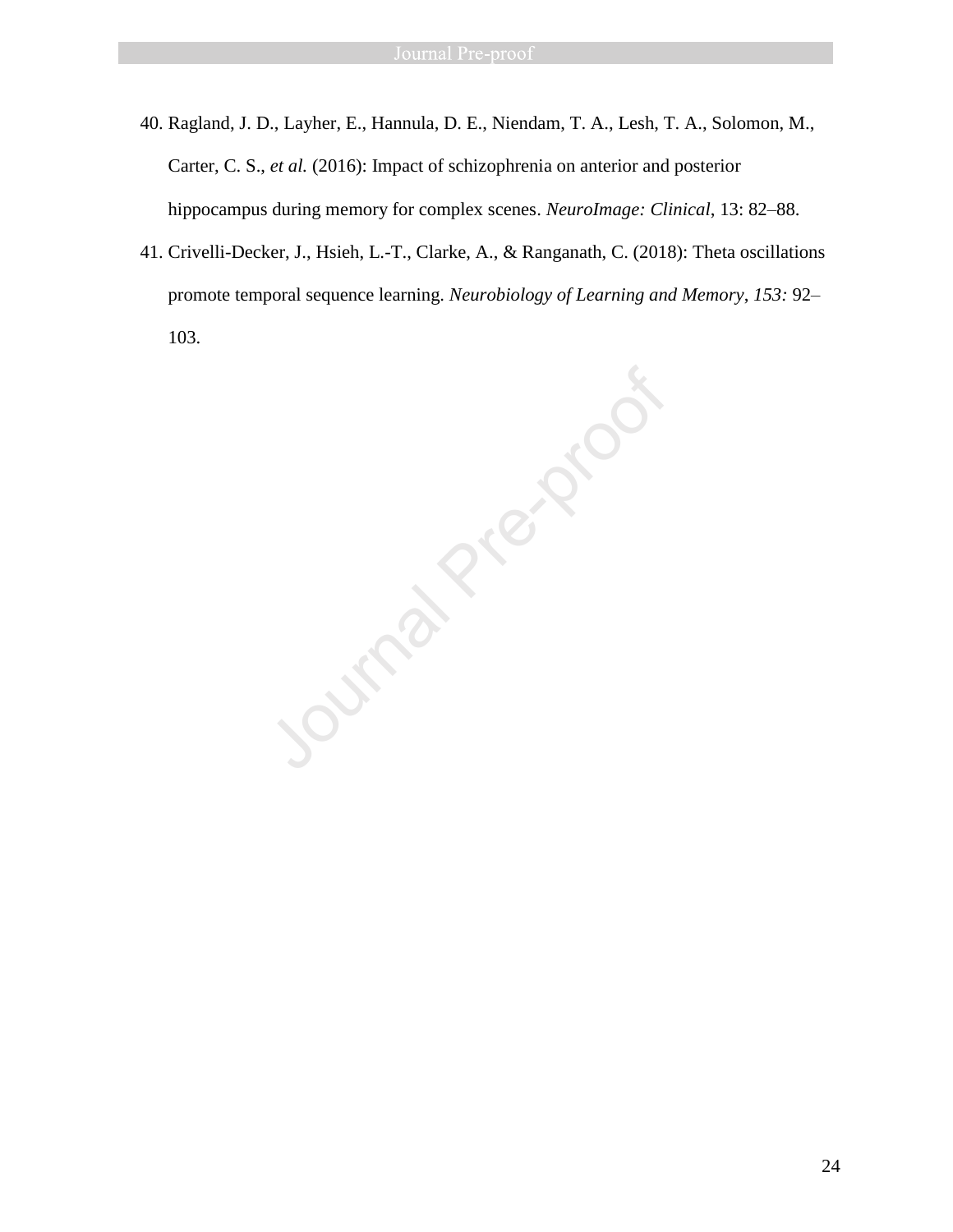# **Tables**

# **Table 1.** Sample Demographics

|                                                                                                                                                                                              | <b>Healthy Controls</b><br>$(n=54)$ | Schizophrenia<br>$(n=31)$ | <i>p</i> -values |
|----------------------------------------------------------------------------------------------------------------------------------------------------------------------------------------------|-------------------------------------|---------------------------|------------------|
|                                                                                                                                                                                              | $Mean \pm SD$                       | Mean $\pm$ SD             |                  |
| Age (years)                                                                                                                                                                                  | $24.10 \pm 4.38$                    | $23.05 \pm 4.23$          | 0.28             |
| Sex $\frac{6}{6}$<br>male/female)                                                                                                                                                            | 72%/28%                             | 81%/19%                   | 0.39             |
| <b>Education</b> (years)                                                                                                                                                                     | $15.07 \pm 1.98$                    | $13.50 \pm 1.80$          | $0.00047***$     |
| <b>Parental Education</b><br>(years)                                                                                                                                                         | $13.70 \pm 3.03$                    | $14.69 \pm 2.57$          | 0.13             |
| <b>BPRS</b> (total)                                                                                                                                                                          |                                     | $37.77 \pm 10.09$         |                  |
| <b>SANS</b> (total)                                                                                                                                                                          |                                     | $18.10 \pm 10.71$         |                  |
| <b>SAPS</b> (total)                                                                                                                                                                          |                                     | $7.45 \pm 12.00$          |                  |
| <b>CPZ</b> Equivalents                                                                                                                                                                       |                                     | $244.22 \pm 161.22$       |                  |
| SZ, schizophrenia; BPRS, Brief Psychiatric Rating Scale; SANS, Scale for the Assessment of<br>Negative Symptoms; SAPS, Scale for the Assessment of Positive Symptoms; CPZ,<br>chlorpromazine |                                     |                           |                  |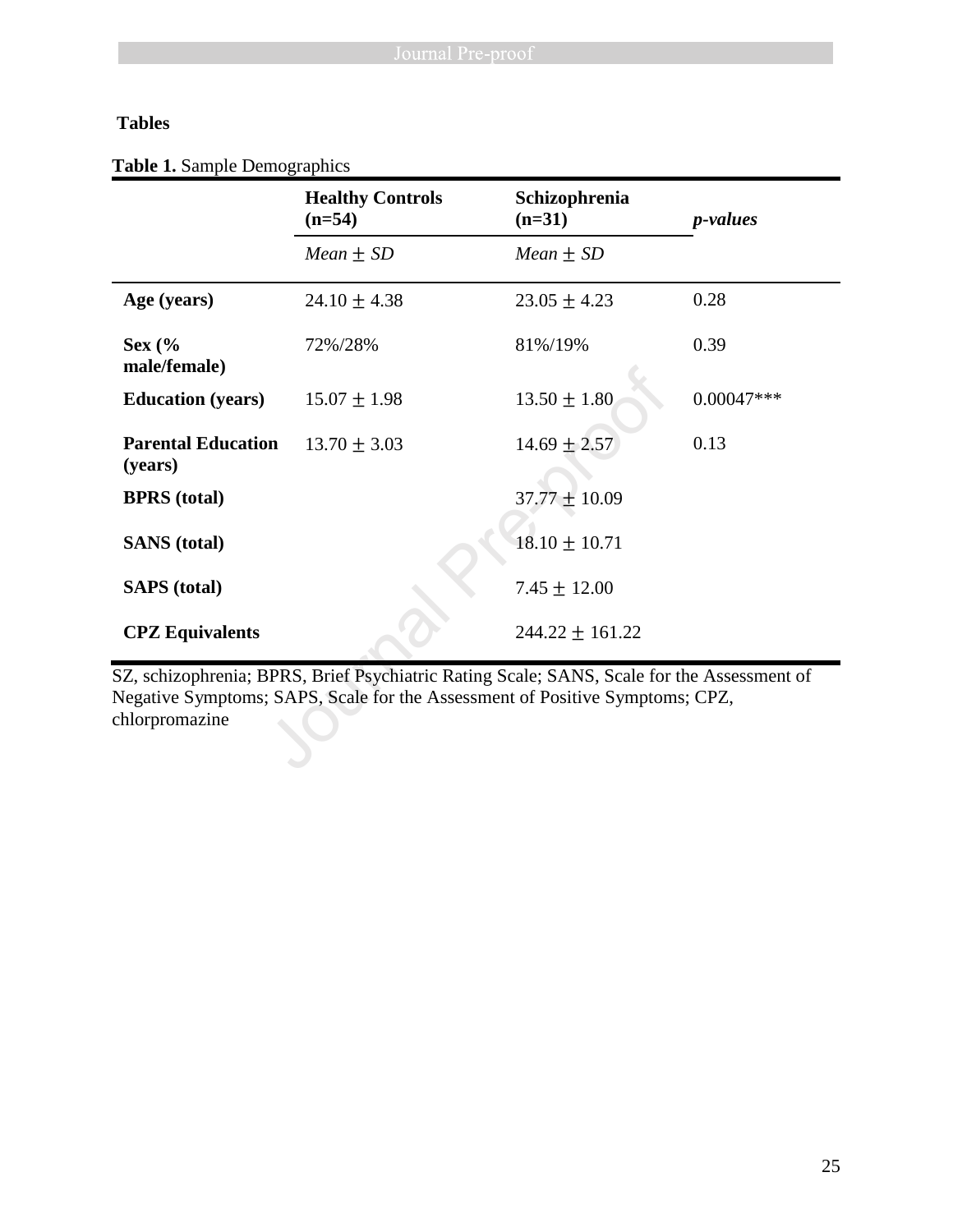## **Figure Legends**

**Figure 1.** Schematic of the paradigm. Fixed sequences show the same objects in the same position for each repetition. Random sequences show the same objects but in a different position each repetition.

**Figure 2.** Sequence prediction indicated by the difference in RT for objects 2-5 between fixed and random sequences. RT for fixed sequences was faster than random sequences for both groups with HC showing a significantly greater difference.

**Figure 3.** In the bilateral DLPFC (**Fig. 3A and 3B**), HC showed significantly greater similarity for fixed sequences compared to random while SZ did not. The left posterior hippocampus showed no group or sequence differences (**Fig. 3C and 3D**). In the right posterior hippocampus, in HC only, fixed sequences showed significantly greater similarity for fixed versus random sequences. es. RT for fixed sequences was faster than random seq<br>wing a significantly greater difference.<br>teral DLPFC (Fig. 3A and 3B), HC showed significan<br>compared to random while SZ did not. The left posteri<br>sequence differences (

**Figure 4.** Scatter plot of correlations between pattern similarity in the left DLPFC and sequence prediction success. For HC (**Fig. 4A and 4B**), greater pattern similarity for fixed versus random sequences in the left DLPFC was correlated with better sequence prediction. These correlations were not significant in people with SZ (**Fig. 4C and 4D**).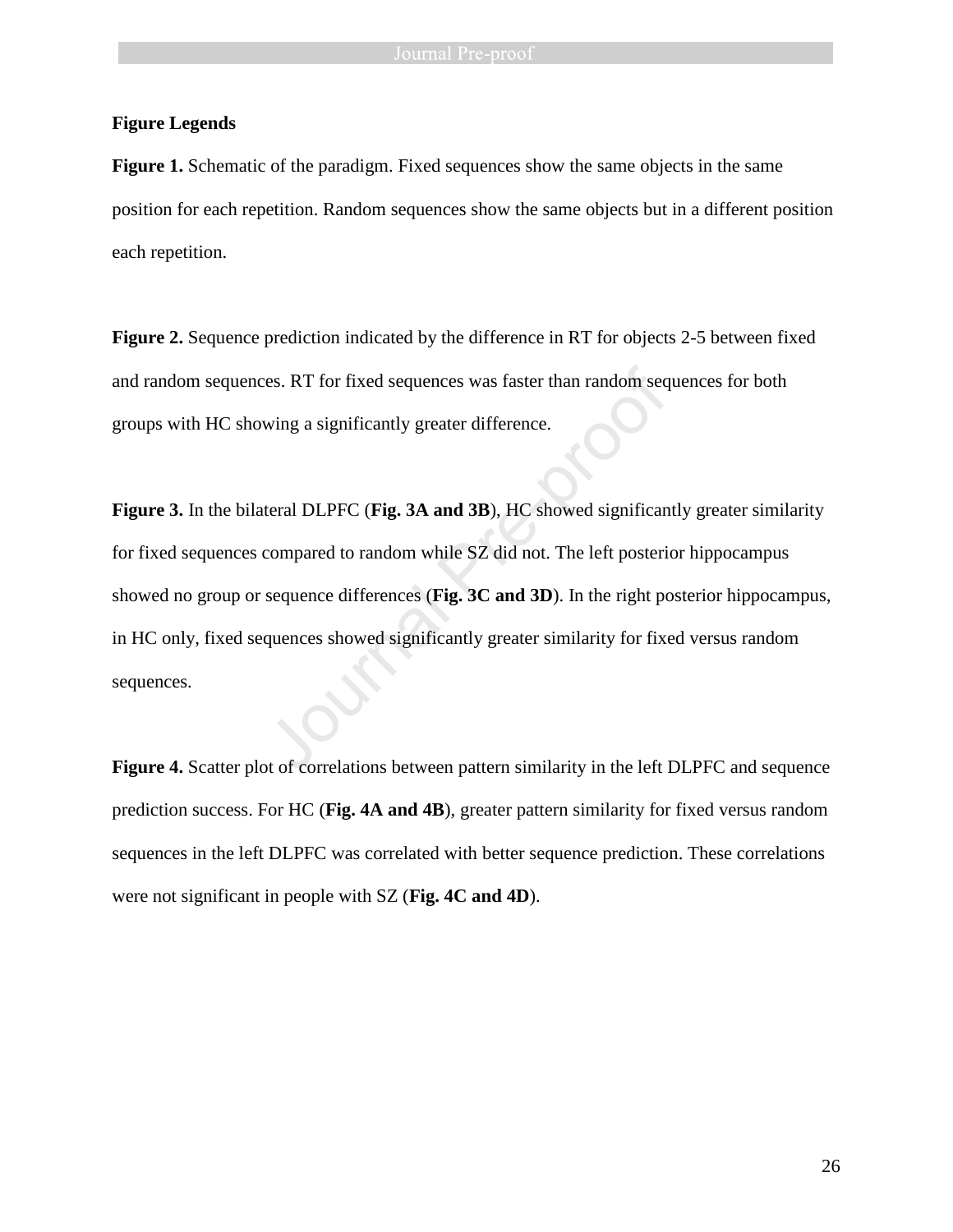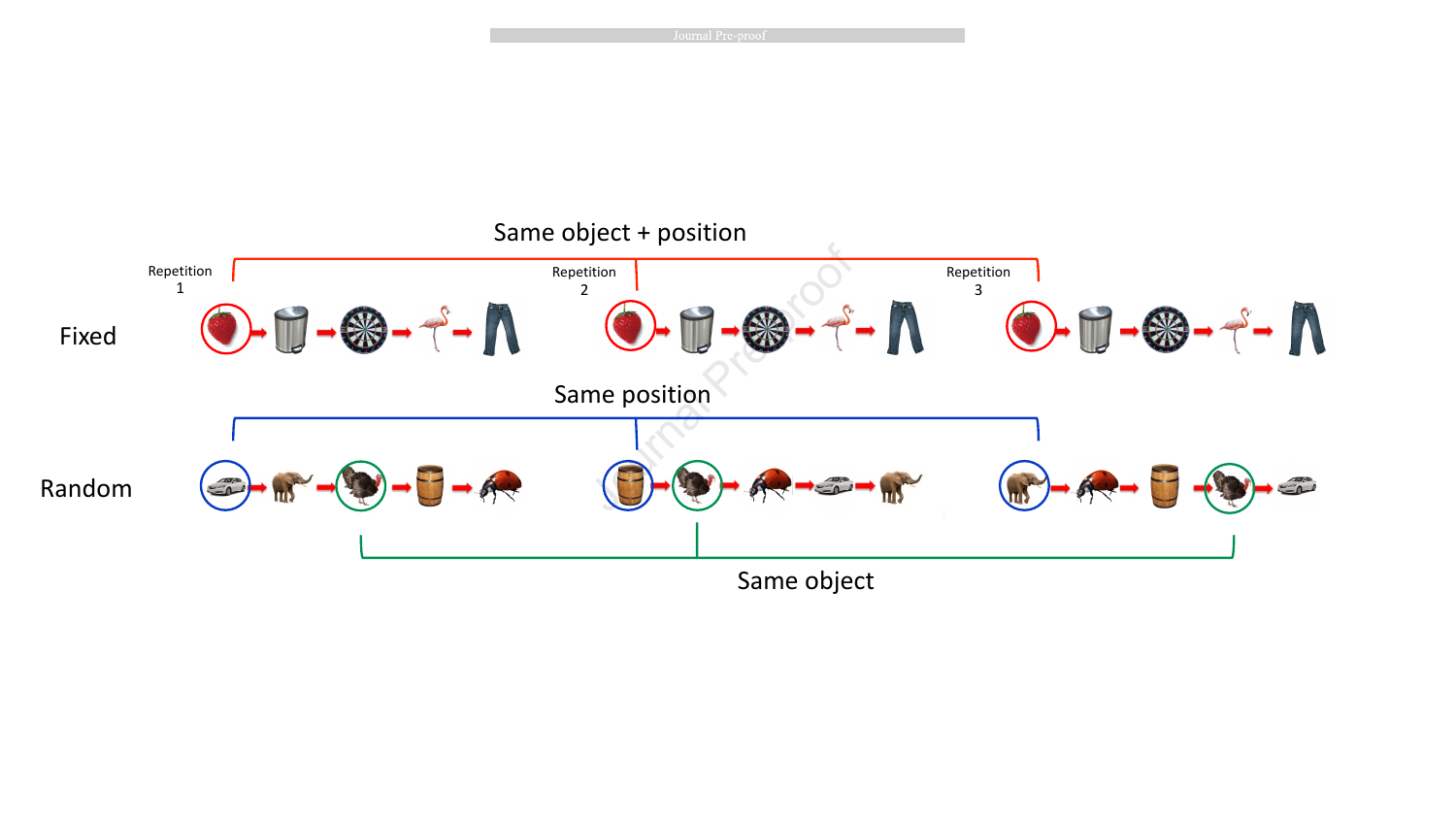#### Behavioral Sequence Prediction

 $0 \cdot$ on Arch −30 Sequence Prediction Sequence Prediction<br>(fixed - random) (fixed − random) Group HC  $-60-$ SZ −90 HC SZ Group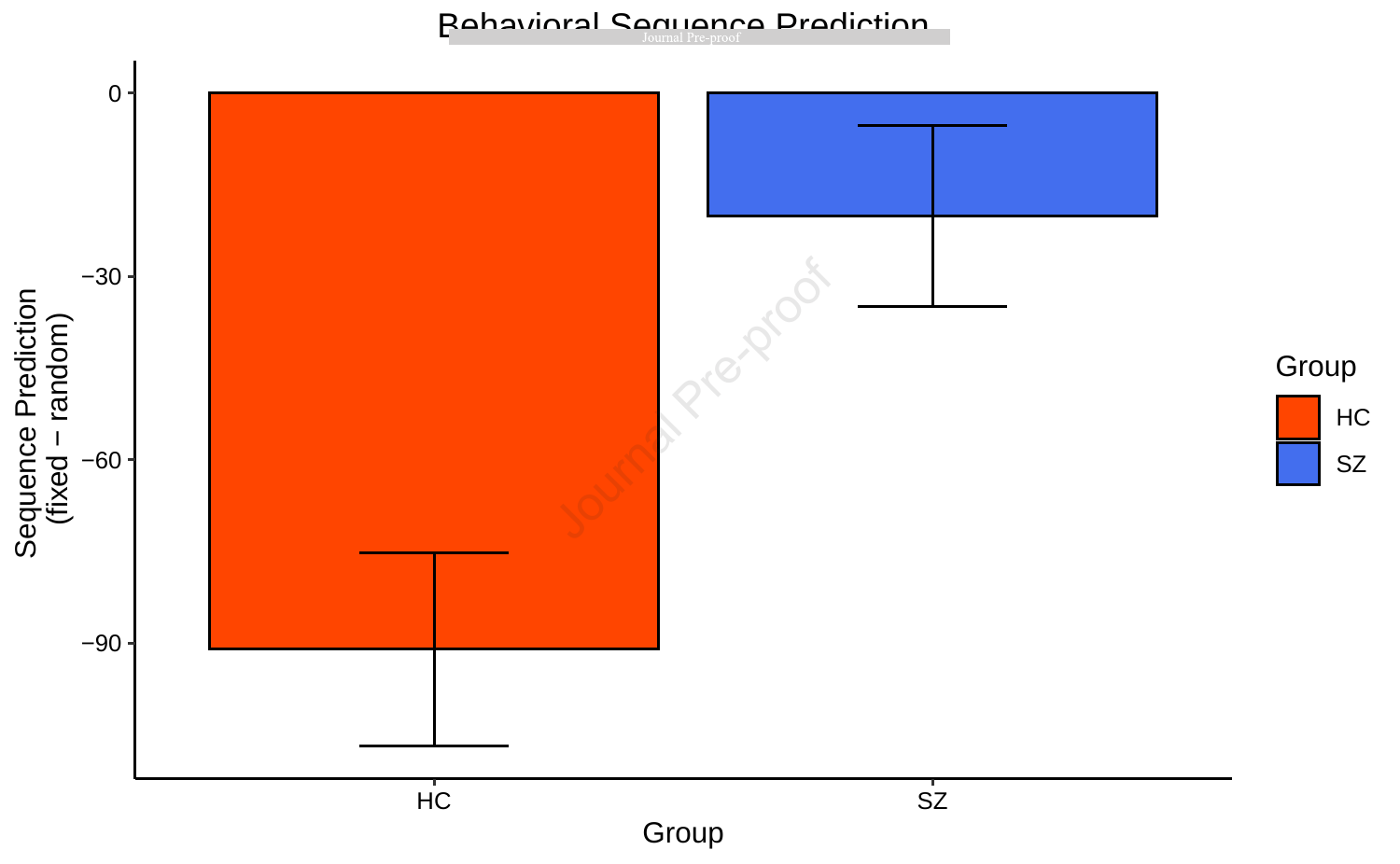